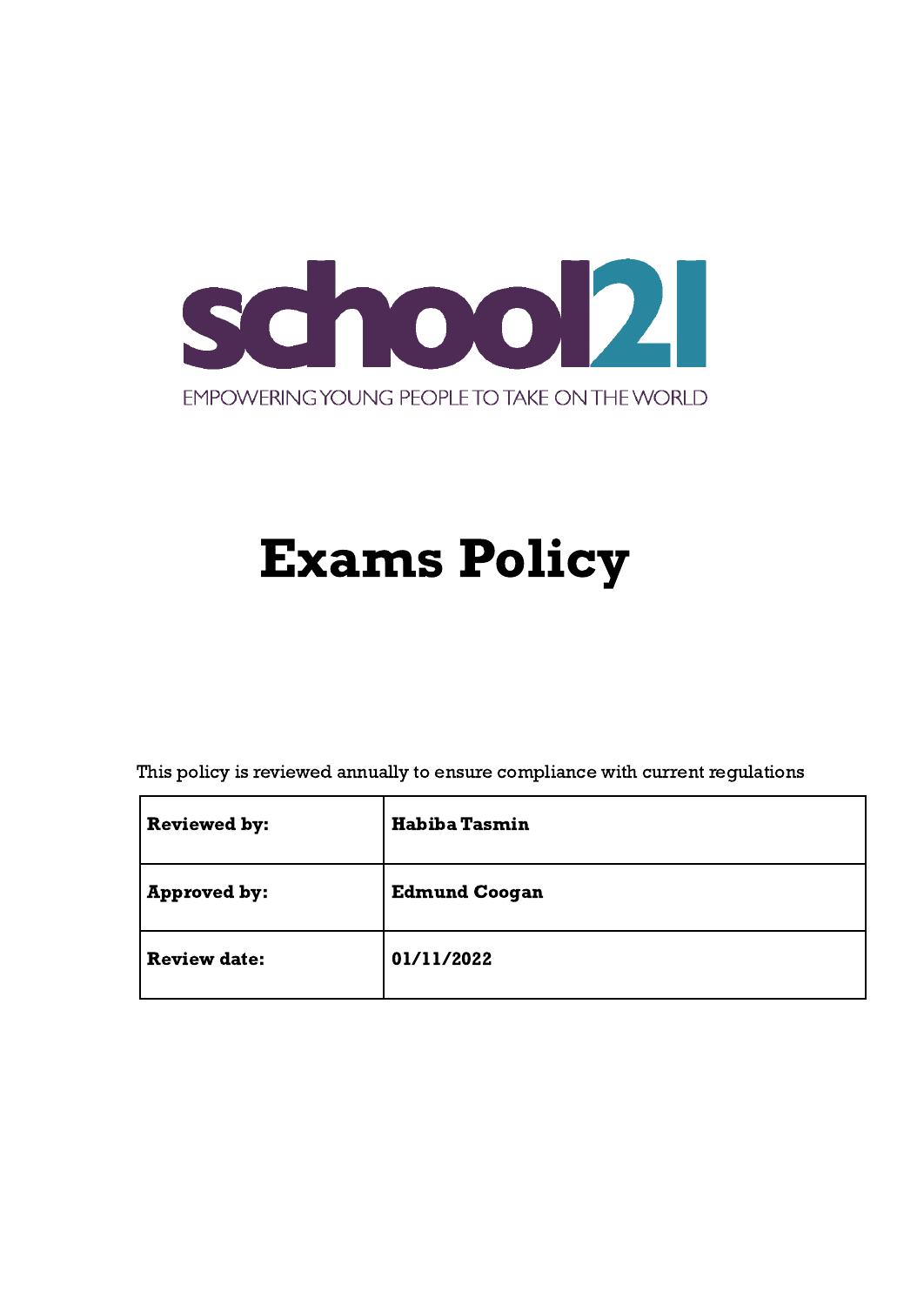# Key staff involved in the exams policy

| Role                                          | Name(s)                 |
|-----------------------------------------------|-------------------------|
| Head of centre                                | <b>Nicola Mason</b>     |
| Exams officer line manager<br>(Senior Leader) | <b>Edmund Coogan</b>    |
| Exams officer                                 | <b>Habiba Tasmin</b>    |
| <b>SENCo</b>                                  | <b>Hannah Coles</b>     |
| $SLT$ member(s)                               | <b>Michele Barthram</b> |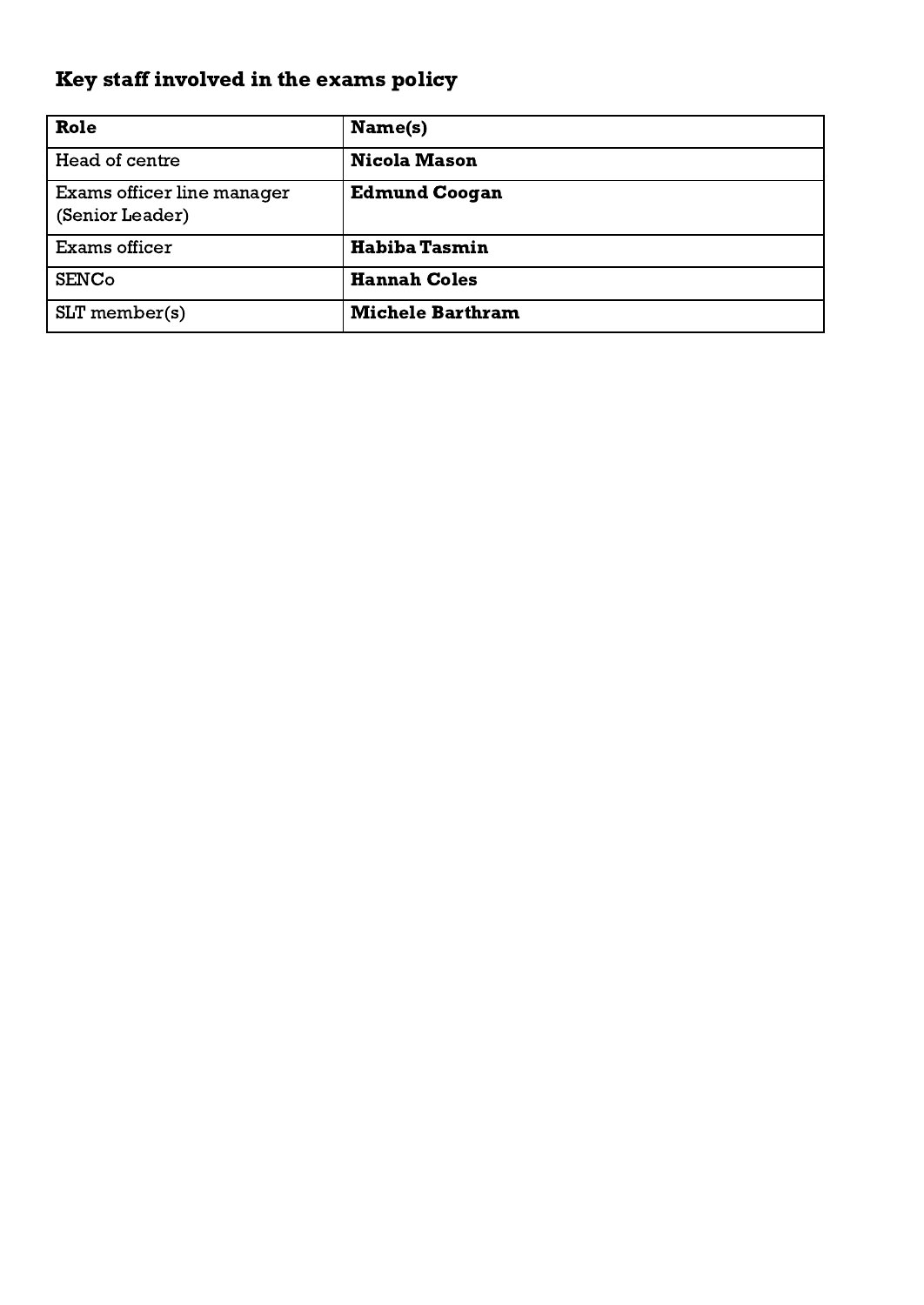# **Contents**

| Key staff involved in the exams policy                       | $\boldsymbol{2}$ |
|--------------------------------------------------------------|------------------|
| Purpose of the policy                                        | 5                |
| Roles and responsibilities overview                          | 5                |
| Head of centre declaration                                   | 6                |
| Exam contingency plan                                        | 7                |
| Internal appeals procedures                                  | $\mathbf 7$      |
| Disability policy                                            | 7                |
| Complaints and appeals procedure                             | $\mathbf 7$      |
| Child protection/safeguarding policy                         | 7                |
| Data protection policy                                       | 8                |
| Access arrangements policy                                   | 8                |
| The exam cycle                                               | 11               |
| Planning: roles and responsibilities                         | 11               |
| <b>Information sharing</b>                                   | 11               |
| Information gathering                                        | 11               |
| Access arrangements                                          | 12               |
| Word processor policy (exams)                                | 13               |
| Separate invigilation within the centre                      | 13               |
| Internal assessment and endorsements                         | 13               |
| Non-examination assessment policy                            | 13               |
| Invigilation                                                 | 14               |
| Entries: roles and responsibilities                          | 15               |
| <b>Estimated entries</b>                                     | 15               |
| Estimated entries collection and submission procedure        | 15               |
| <b>Final entries</b>                                         | 15               |
| Final entries collection and submission procedure            | 15               |
| Entry fees                                                   | 16               |
| Late entries                                                 | 16               |
| <b>Briefing candidates</b>                                   | 17               |
| Access to scripts, reviews of results and appeals procedures | 17               |
| Dispatch of exam scripts                                     | 17               |
| <b>Estimated grades</b>                                      | 17               |
| Internal assessment and endorsements                         | 18               |
| Invigilation                                                 | 18               |
| JCQ inspection visit                                         | 19               |
| Seating and identifying candidates in exam rooms             | 19               |
| Verifying candidate identity procedure                       | 20               |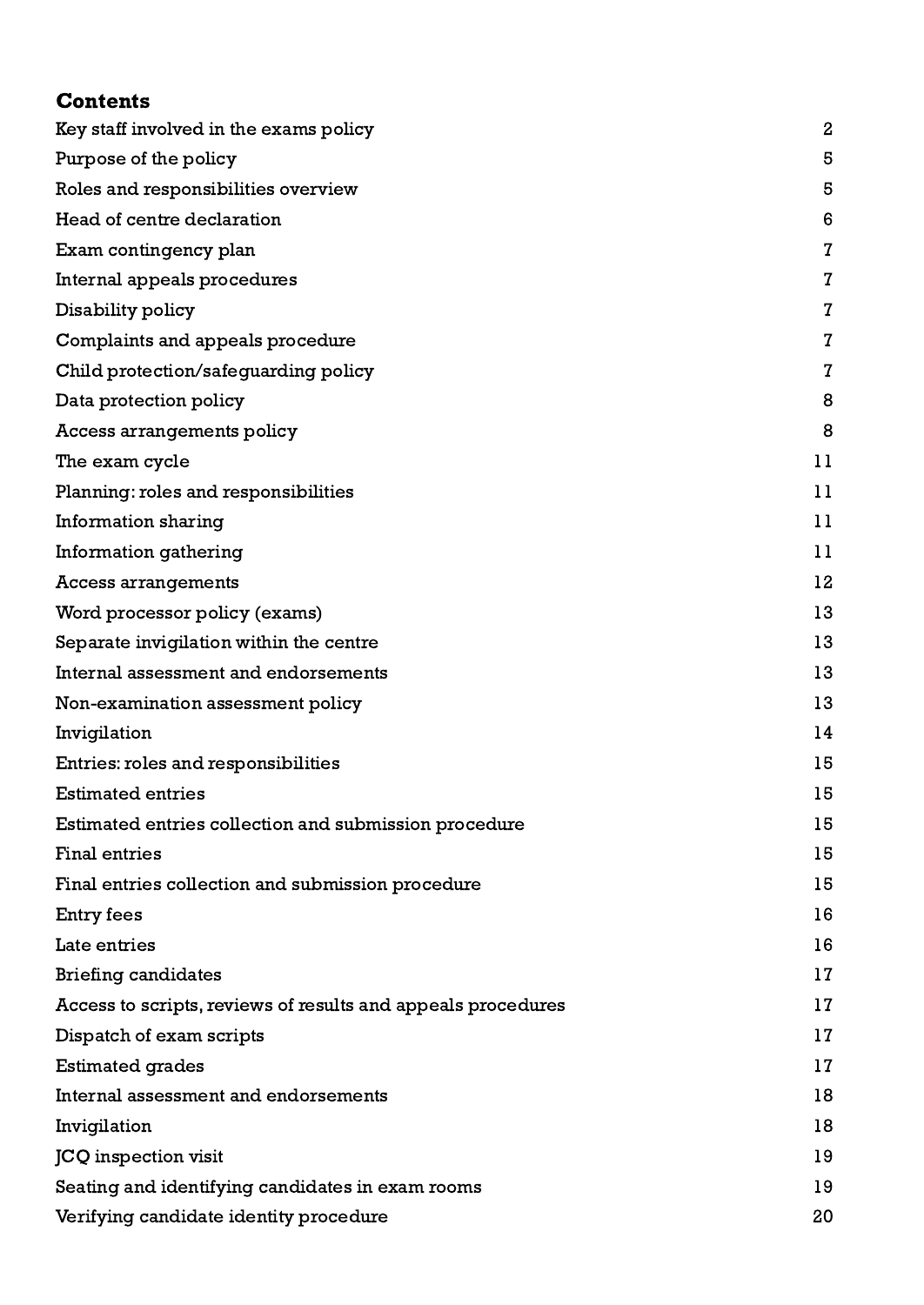| Security of exam materials                           | 20 |
|------------------------------------------------------|----|
| Timetabling and rooming                              | 20 |
| Alternative site arrangements                        | 21 |
| Centre consortium arrangements                       | 21 |
| Transferred candidate arrangements                   | 21 |
| Internal exams                                       | 21 |
| Exam time: roles and responsibilities                | 22 |
| Access arrangements                                  | 22 |
| Candidate absence                                    | 22 |
| Candidate late arrival                               | 22 |
| Candidate late arrival policy                        | 23 |
| Conducting exams                                     | 23 |
| Dispatch of exam scripts                             | 23 |
| Exam papers and materials                            | 23 |
| Exam rooms                                           | 23 |
| Food and drink in exam rooms                         | 24 |
| <b>Emergency evacuation policy</b>                   | 24 |
| Irregularities                                       | 25 |
| Special consideration                                | 25 |
| Internal exams                                       | 26 |
| Results and post-results: roles and responsibilities | 26 |
| Internal assessment                                  | 26 |
| Managing results day(s)                              | 26 |
| <b>Accessing results</b>                             | 26 |
| Post-results services                                | 27 |
| Analysis of results                                  | 27 |
| <b>Certificates</b>                                  | 28 |
| Retention of certificates policy                     | 28 |
| Exams review: roles and responsibilities             | 28 |
| Retention of records: roles and responsibilities     | 28 |
| Exams archiving policy                               | 28 |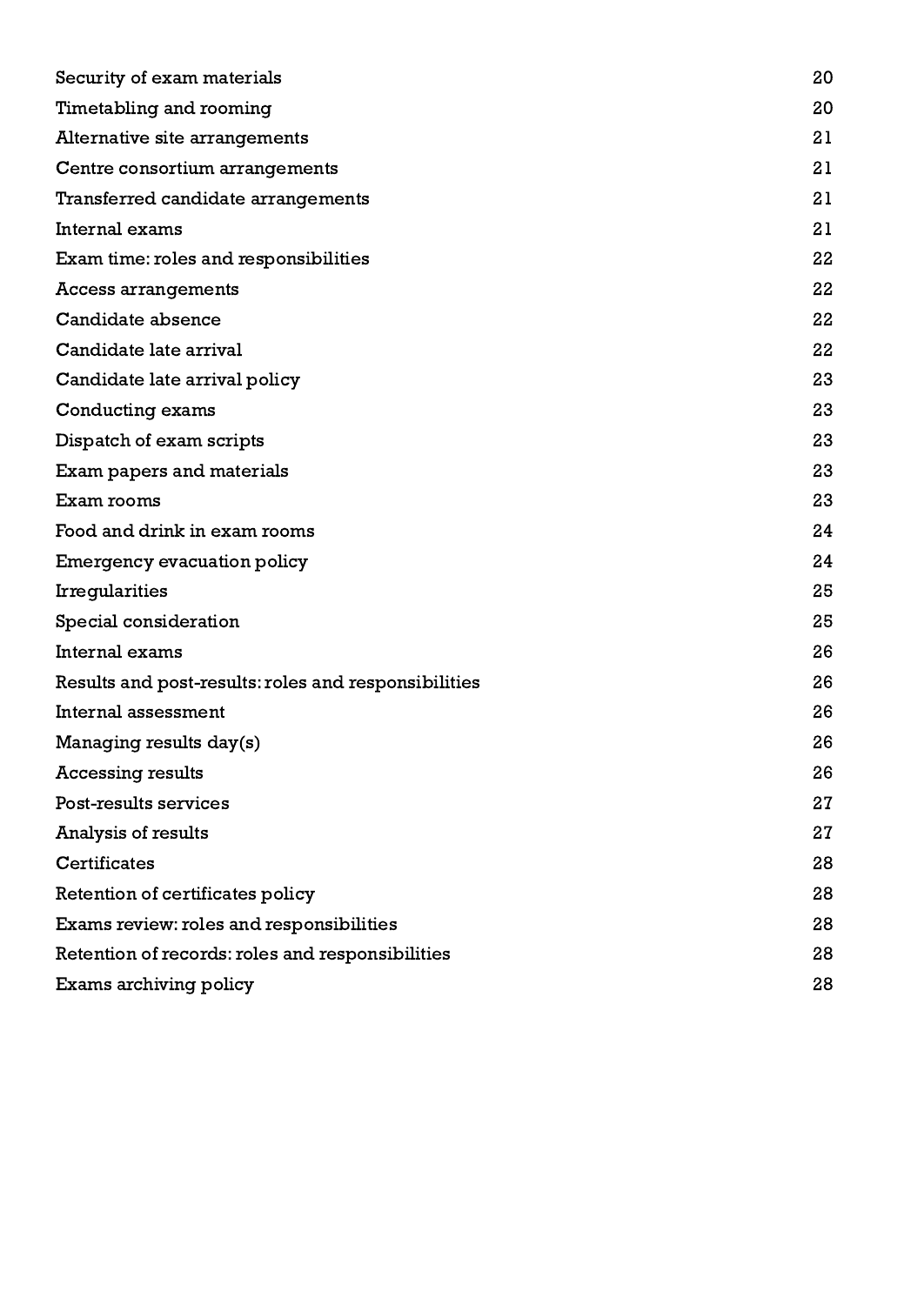# <span id="page-4-0"></span>Purpose of the policy

The centre is committed to ensuring that the exams management and administration process is run effectively and efficiently.This exam policy will ensure that:

- ▶ all aspects of the centre's exam process is documented, supporting the exams contingency plan, and other relevant exams-related policies, procedures and plans are signposted to
- $\triangleright$  the workforce is well informed and supported
- ▶ all centre staff involved in the exams process clearly understand their roles and responsibilities
- ▶ all exams and assessments are conducted according to JCQ and awarding body regulations, guidance and instructions, thus maintaining the integrity and security of the exam/assessment system at all times
- ▶ exam candidates understand the exams process and what is expected of them

This policy is reviewed annually to ensure ways of working in the centre are accurately reflected and that exams and assessments are conducted to current JCQ (and awarding body) regulations, instructions and guidance.

This policy will be communicated to all relevant centre staff.

# <span id="page-4-1"></span>Roles and responsibilities overview

"The head of centre is the individual who is accountable to the awarding bodies for ensuring that the centre is compliant with the published JCQ regulations and awarding body requirements in order to ensure the security and integrity of the examinations/assessments at all times.

The examinations officer is the person appointed by the head of centre to act on behalf of, and be the main point of contact for, the centre in matters relating to the general administration of awarding body examinations and assessments.

The head of centre may not appoint themselves as the examinations officer. A head of centre and an examinations officer are two distinct and separate roles."

## Head of centre

- Understands the contents, refers to and directs relevant centre staff to annually update JCQ publications including, General regulations for approved centres, instructions for conducting examinations, access arrangements and reasonable adjustments, suspected malpractice in examinations and assessments and instructions for conducting non-examination assessments.
- $\triangleright$  Ensures the centre has appropriate accommodation to support the size of the cohorts being taught including appropriate accommodation for candidates requiring access arrangements for exams and assessments
- ▶ Takes responsibility for responding to the National Centre Number Register annual update (administered on behalf of the JCQ member awarding bodies by OCR by the end of October each year confirming they are both aware of and adhering to the latest version of the JCQ regulations and signs and returns the head of centre's declaration which is then kept on file for inspection purposes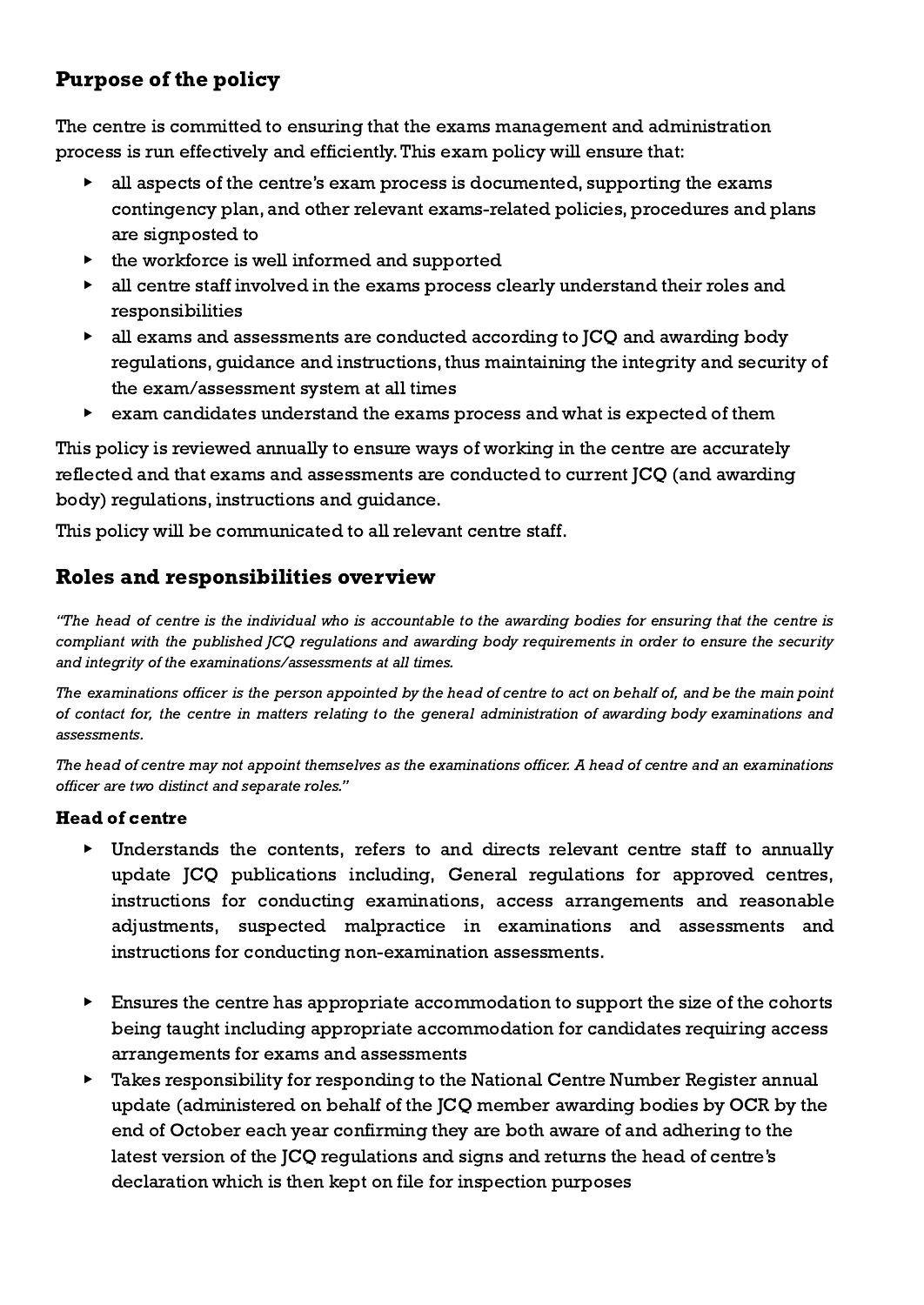## Head of centre declaration

- <span id="page-5-0"></span>▶ Ensures the exams officer (EO) receives appropriate support from relevant centre staff and enables the EO to attend appropriate training and other events in order to facilitate the effective delivery of exams and assessments within the centre (as example, EO networking events and relevant events offered by awarding bodies, MIS providers and other external providers)
- ▶ Ensures a named member of staff acts as the Special Educational Needs Co-ordinator (SENCo)
- ▶ Ensures centre staff are supported and appropriately trained to undertake key tasks within the exams process
- ▶ Ensures centre staff undertake key tasks within the exams process and meet internal deadlines set by the EO
- ▶ Ensures "that a teacher who teaches the subject being examined, or a senior member of teaching staff who has had overall responsibility for the candidate's preparation for the examination, is not an invigilator during the timetabled written examination or on-screen test…"
- ▶ Ensures confidentiality and security within the examination process is compliant with and managed according to JCQ and awarding body regulations, guidance and instructions including
	- the location of the centre's secure storage facility in a secure room solely assigned to examinations for the purpose of administering secure examination materials
	- appropriate arrangements are in place to ensure that confidential materials are only delivered to authorised members of centre staff
	- access to the secure room and secure storage facility is restricted to the authorised 2-4 keyholders
	- the relevant awarding body is immediately informed if the security of question papers or confidential supporting instructions is put at risk
	- that arrangements are in place to check that the correct question paper packets are opened by authorised members of centre staff
- ▶ Takes all reasonable steps to prevent the occurrence of any malpractice (which includes maladministration) before, during the course of and after examinations have taken place
- ▶ Ensures irregularities are investigated and informs the awarding bodies of any cases of alleged, suspected or actual incidents of malpractice or maladministration, involving a candidate or a member of staff, are reported to the awarding body immediately
- ▶ Ensures risks to the exam process are assessed and appropriate risk management processes/contingency plans are in place (that allow the head of centre to act immediately in the event of an emergency or staff absence)

# Exam contingency plan

- <span id="page-5-1"></span>▶ Ensures required internal appeals procedures are in place and drawn to the attention of candidates and (where relevant) their parents/carers
- ▶ Policy can be found at <https://www.school21.org.uk/policies>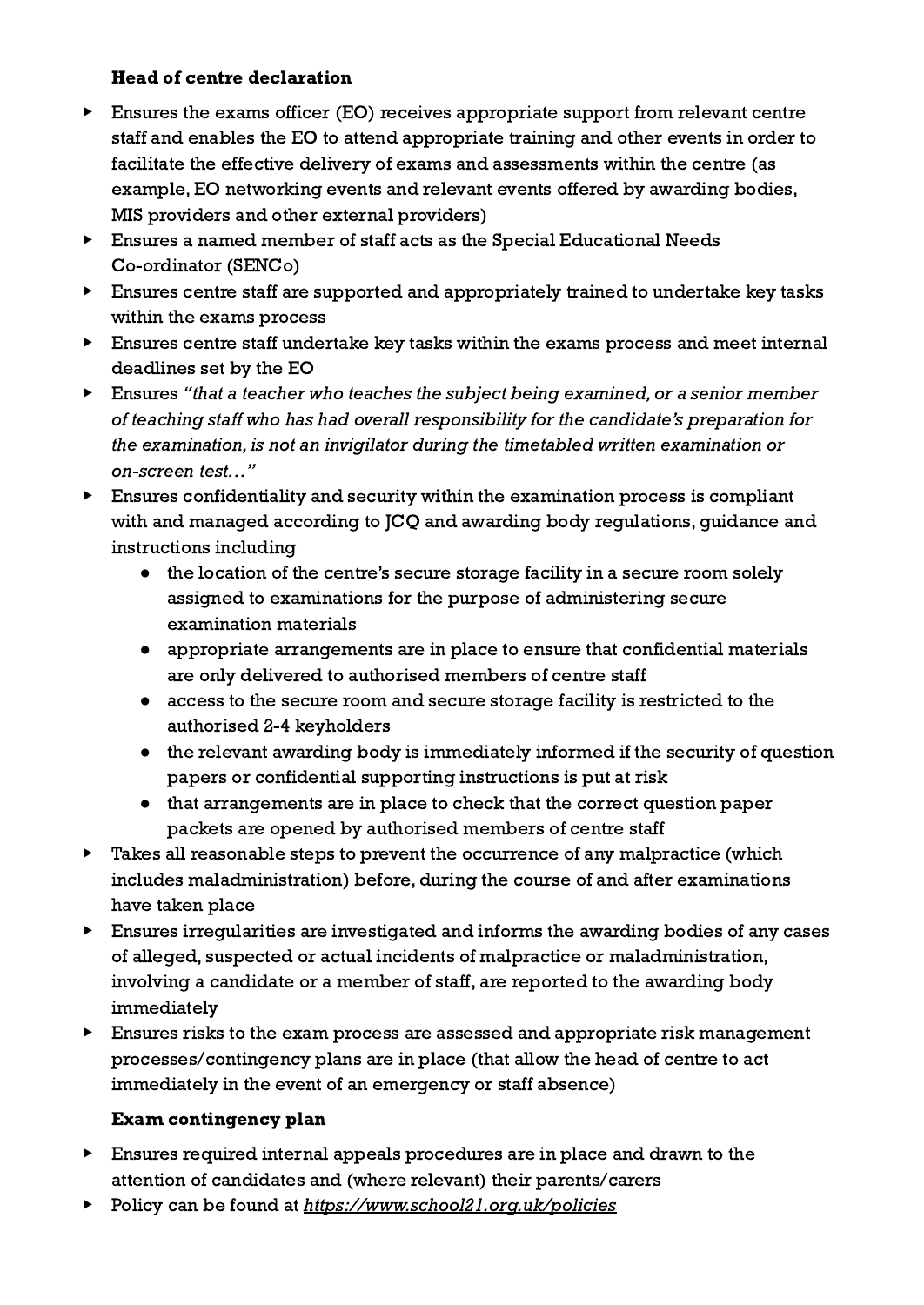#### Internal appeals procedures

- <span id="page-6-0"></span>▶ Ensures the centre's disability policy demonstrating the centre's compliance with relevant legislation is in place and details the processes followed in respect of identifying the need for, requesting and implementing access arrangements
- The centre must inform candidates of their centre assessed marks. A candidate is allowed to request a review of the centre's marking before marks are submitted to the awarding body." [\[GR](http://www.jcq.org.uk/exams-office/general-regulations) 5.7]
- ▶ "The centre will... have available for inspection purposes and draw to the attention of candidates and their parents/carers, <sup>a</sup> written internal appeals procedure to manage disputes when <sup>a</sup> candidate disagrees with <sup>a</sup> centre decision not to support <sup>a</sup> clerical check, <sup>a</sup> review of marking, <sup>a</sup> review of moderation or an appeal…"
- <span id="page-6-1"></span>▶ Policy can be found at <https://www.school21.org.uk/policies>

## Disability policy

▶ Ensures a complaints and appeals procedure covering general complaints regarding the centre's delivery or administration of a qualification is in place and drawn to the attention of candidates and their parents/carers

"The General Regulations cover…obligations arising from current data protection, equality and freedom of information legislation. However, the general regulations are not intended to be relied upon to ensure compliance with the legislation (Section 6).

A centre will have confirmed its readiness to adhere to these regulations when first approved as a centre

"The head of centre/senior leadership team will…recognise its duties towards disabled candidates as defined under the terms of the Equality Act 2010†. This must include a duty to explore and provide access to suitable courses, submit applications for reasonable adjustments and make reasonable adjustments to the service the centre provides to disabled candidates; *†or any legislation in a relevant jurisdiction other than England and* Wales which has an equivalent purpose and effect...

- $\blacktriangleright$  The centre must comply with the obligation to identify the need for, request and implement access arrangements…"
- <span id="page-6-2"></span>▶ Policy can be found at <https://www.school21.org.uk/policies>

## Complaints and appeals procedure

- ▶ Ensures the centre has a child protection/safeguarding policy in place, including Disclosure and Barring Service (DBS) clearance, which satisfies current legislative requirements
- ▶ "The centre will… draw to the attention of candidates and their parents/carers their written complaints and appeals procedure which will cover general complaints regarding the centre's delivery or administration of a qualification."
- <span id="page-6-3"></span>▶ Policy can be found at <https://www.school21.org.uk/policies>

# Child protection/safeguarding policy

- ▶ Ensures the centre has a data protection policy in place that complies with General Data Protection Regulation and Data Protection Act 2018 regulations
- ▶ "It is the responsibility of the head of centre to ensure that his/her centre… has in place a written child protection/safeguarding policy, including Disclosure and Barring Service (DBS) clearance, which satisfies current legislative requirements..."
- ▶ Policy can be found at <https://www.school21.org.uk/policies>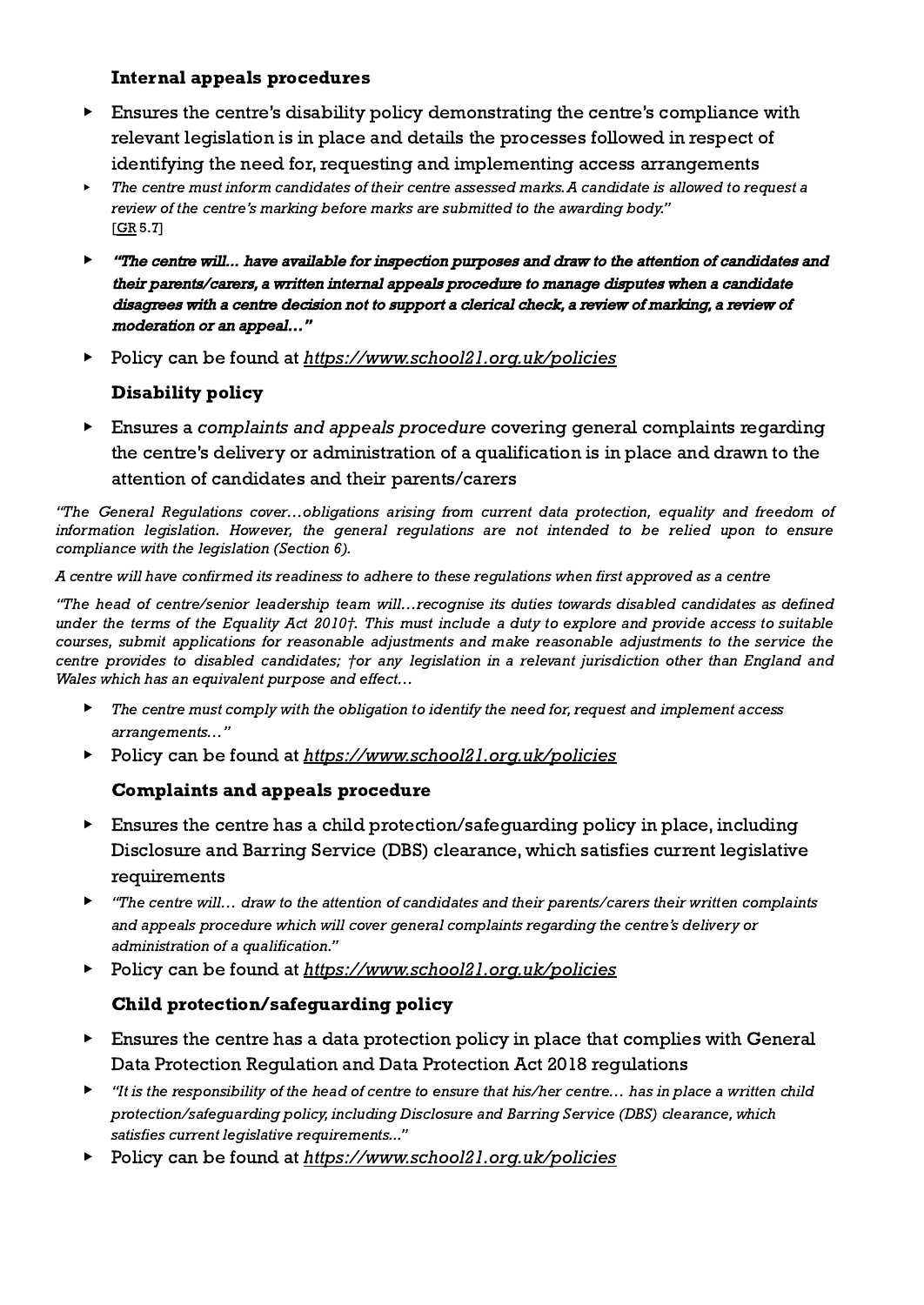#### Data protection policy

## <span id="page-7-0"></span>▶ Ensures the centre has documented processes in place relating to access arrangements and reasonable adjustments

"The General Regulations cover…obligations arising from current data protection, equality and freedom of information legislation.However, the general regulations are not intended to be relied upon to ensure compliance with the legislation (Section 6).

A centre will have confirmed its readiness to adhere to these regulations when first approved as a centre

"The centre will…ensure that all candidate data where required by the awarding body has been supplied to the awarding bodies within the terms of the General Data Protection Regulation, the Data Protection Act 2018 and the Freedom of Information Act 2000, and that candidates have been properly informed that this data has been transferred to the awarding bodies.

#### Legislation on sharing information

Under the principles of the General Data Protection Regulations 2018 and the Data Protection Act 2018, children and young adults can assume control over their personal information and restrict access to it from the age of 13.

This suggests that candidate consent should be sought to share results or other exams-related information with a third party.

However other legislation and guidance may need to be taken into account regarding sharing information with parents, as example information from the DfE for schools regarding parental responsibility and school reports on pupil performance:

- Understanding and dealing with issues relating to parental responsibility
- School reports on pupil performance
- <span id="page-7-1"></span>▶ Policy can be found at <https://www.school21.org.uk/policies>

#### Access arrangements policy

- ▶ Ensures staff are only entered for qualifications through the centre as a last resort where the member of centre staff is unable to find another centre
- ▶ Ensures the relevant awarding bodies are informed of any declaration/conflict of interest where a candidate is being taught, prepared, entered or sitting exams where a relevant member of centre staff has a personal connection to the candidate
- ▶ Ensures other relevant centre staff where they may be involved in the receipt and dispatch of confidential exam materials are briefed on the requirements for maintaining the integrity and confidentiality of the exam materials

"... with the obligation to identify the need for, request and implement access arrangements..."

▶ "The head of centre/senior leadership team will…have a written process in place to not only check the qualification(s) of their assessor(s) but that the correct procedures are followed as per Chapter 7 of the JCQ publication Access Arrangements and Reasonable Adjustments…"

"It is the responsibility of the head of centre to ensure that his/her centre...informs the awarding bodies, before the published deadline for entries, of any members of centre staff who are either sitting examinations and assessments, or teaching and preparing members of their family (which includes step-family, foster family and similar close relationships) or household for examinations and assessments, or where members of their family will be sitting examinations and assessments;

Awarding bodies must be informed where members of the family (which includes stepfamily, foster-family and similar close relationships) or household of exams office staff are being entered for examinations and assessments; whether by the centre itself or a different centre.

Note: Heads of centre must note that entering members of centre staff for qualifications at their own centre must be as a last resort in cases where the member of centre staff is unable to find another centre.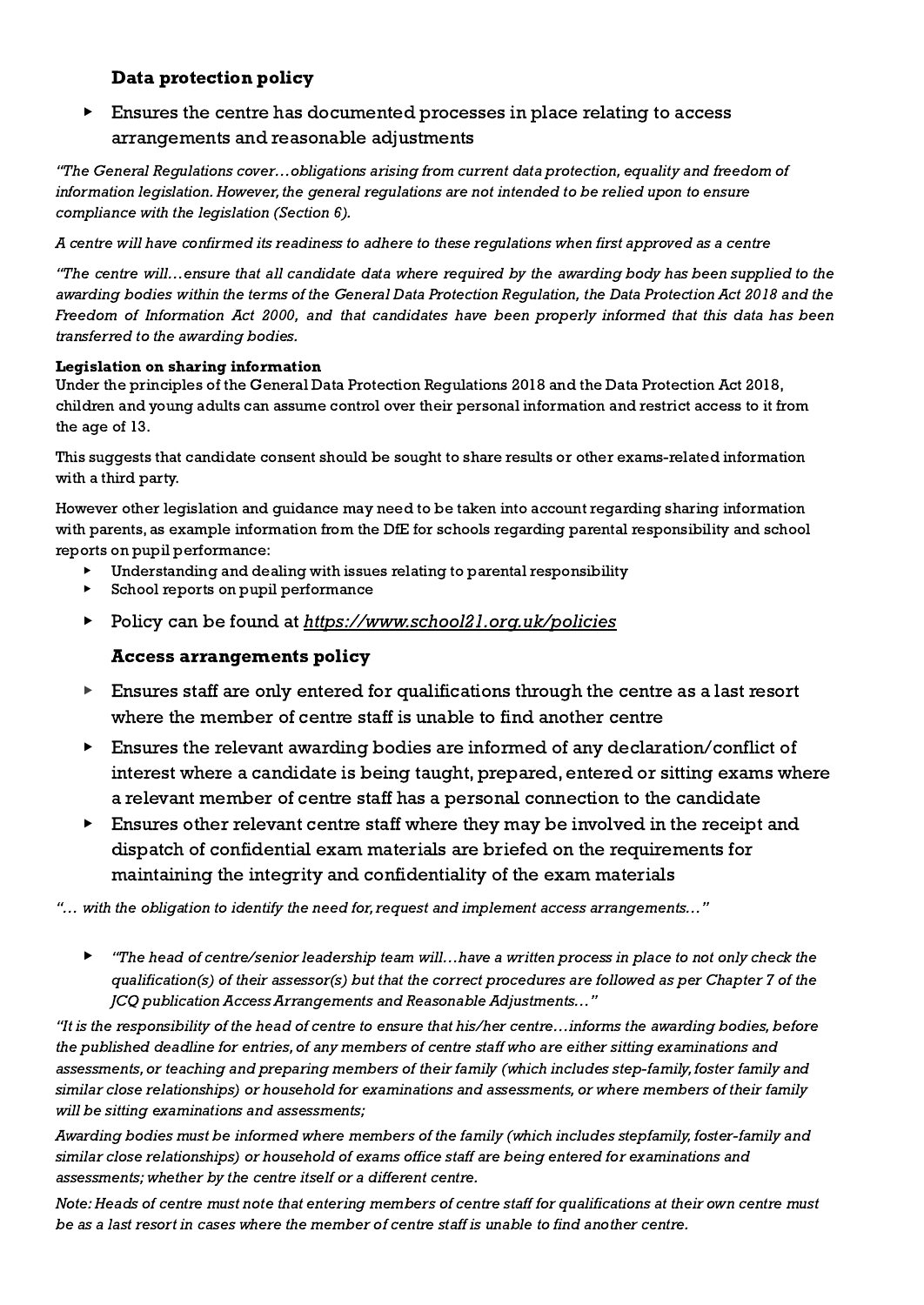The head of centre is responsible for ensuring that proper protocols are in place to prevent the member of centre staff having access to examination materials prior to the examination and that other centre staff are briefed on maintaining the integrity and confidentiality of the examination materials.

The head of centre must ensure that during the examination series the member of centre staff is treated as per any other candidate entered for that examination, does not have access to examination materials and does not receive any preferential treatment.

Note: If a candidate is entered for an awarding body's examinations at a centre where a relative is employed, the head of centre must ensure that during the examination series the candidate's relative does not have unaccompanied access to examination materials. For example, question papers, pre-release materials and answer scripts.

- If the relative in question is the centre's examinations officer, then appropriate arrangements must be made to ensure that another person is present for all of the administrative arrangements relating to the candidate's examinations.(For example, any application for special consideration must be authorised by a member of centre staff other than the candidate's relative.)"
- ▶ Ensures members of centre staff do not forward e-mails and letters from awarding body or JCQ personnel without prior consent to third parties or upload such correspondence onto social media sites and applications
- $\blacktriangleright$  Ensures members of centre staff do **not** advise parents/candidates to contact awarding bodies/JCQ directly nor provide them with addresses/email addresses of awarding body examining/assessment or JCQ personnel
- ▶ Policy can be found at <https://www.school21.org.uk/policies>

# Exams officer

 $\triangleright$  Understands the contents of annually updated  $\overline{ICQ}$  publications including:

# General [regulations](http://www.jcq.org.uk/exams-office/general-regulations) for approved centres

Instructions for conducting [examinations](http://www.jcq.org.uk/exams-office/ice---instructions-for-conducting-examinations)

# Suspected Malpractice in [Examinations](http://www.jcq.org.uk/exams-office/malpractice) and Assessments

[Post-results](http://www.jcq.org.uk/exams-office/post-results-services) services (PRS)

- $\triangleright$  Is familiar with the contents of annually updated information from awarding bodies on administrative procedures, key tasks, key dates and deadlines
- ▶ Ensures key tasks are undertaken and key dates and deadlines met
- ▶ Recruits, trains and deploys a team of internal/external invigilators; appoints lead invigilators, as required and keeps a record of the content of training provided to invigilators for the required period
- ▶ Supports the head of centre in ensuring that awarding bodies are informed of any declaration/conflict of interest involving candidates and relevant members of centre staff before the published deadline for entries
- ▶ Briefs other relevant centre staff where they may be involved in the receipt and dispatch of confidential exam materials on the requirements for maintaining the integrity and confidentiality of the exam materials

# Senior leaders (SLT)

Are familiar with the contents, refer to and direct relevant centre staff to annually updated JCQ publications including:

General [regulations](http://www.jcq.org.uk/exams-office/general-regulations) for approved centres

Instructions for conducting [examinations](http://www.jcq.org.uk/exams-office/ice---instructions-for-conducting-examinations)

Access [Arrangements](http://www.jcq.org.uk/exams-office/access-arrangements-and-special-consideration/regulations-and-guidance) and Reasonable Adjustments

Suspected Malpractice in [Examinations](http://www.jcq.org.uk/exams-office/malpractice) and Assessments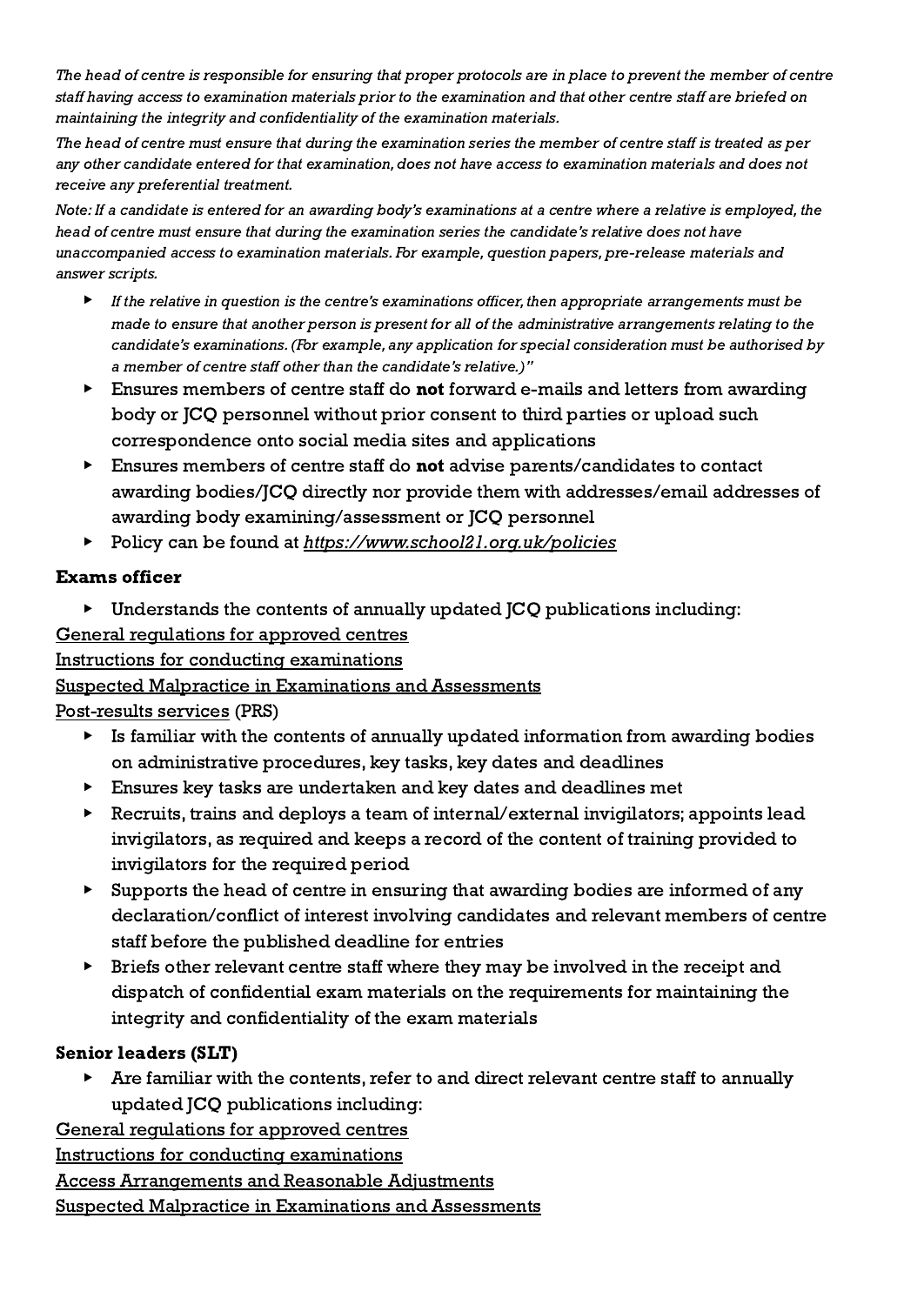Instructions for conducting [non-examination](http://www.jcq.org.uk/exams-office/non-examination-assessments) assessments (and the instructions for conducting coursework)

## Special educational needs co-ordinator (SENCo)

Is familiar with the contents, refers to and directs relevant centre staff to annually updated JCQ publications including:

Access [Arrangements](http://www.jcq.org.uk/exams-office/access-arrangements-and-special-consideration/regulations-and-guidance) and Reasonable Adjustments

- ▶ Leads on the access arrangements and reasonable adjustments process (referred to in this policy as 'access arrangements')
- ▶ If not the qualified access arrangements assessor, works with the person appointed, on all matters relating to assessing candidates and ensures the correct procedures are followed
- ▶ Presents when requested by a JCQ Centre Inspector, evidence of the assessor's qualification

# Head of department (HoD)

- $\blacktriangleright$  Ensures teaching staff undertake key tasks, as detailed in this policy, within the exams process (exam cycle) and meet internal deadlines set by the EO and SENCo
- ▶ Ensures teaching staff keep themselves updated with awarding body subject and teacher-specific information to confirm effective delivery of qualifications
- ▶ Ensures teaching staff attend relevant awarding body training and update events

## Teaching staff

- $\blacktriangleright$  Undertake key tasks, as detailed in this policy, within the exams process and meet internal deadlines set by the EO and SENCo
- ▶ Keep updated with awarding body subject and teacher-specific information to confirm effective delivery of qualifications
- ▶ Attend relevant awarding body training and update events

# Invigilators

- ▶ Attend training, update, briefing and review sessions as required
- $\blacktriangleright$  Provide information as requested on their availability to invigilate
- ▶ Sign a confidentiality and security agreement and confirm whether they have any current maladministration/malpractice sanctions applied to them

## Reception staff

▶ Support the EO in the receipt and dispatch of confidential exam materials and follow the requirements for maintaining the integrity and confidentiality of the exam materials

## Site staff

▶ Support the EO in relevant matters relating to exam rooms and resources

# Candidates

Where applicable in this policy, the term 'candidates' refers to candidates and/or their parents/carers.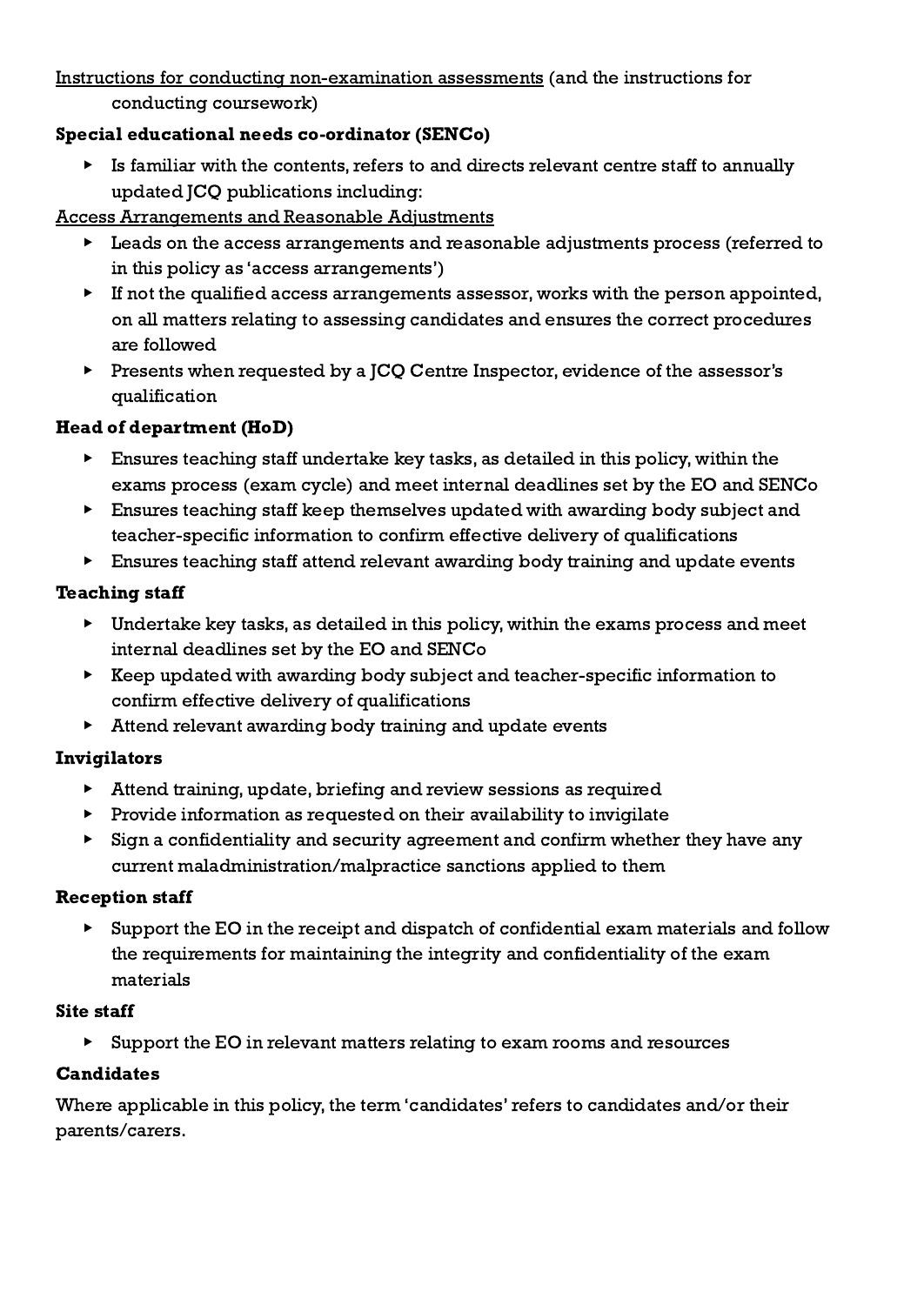# <span id="page-10-0"></span>The exam cycle

The exams management and administration process that needs to be undertaken for each exam series is often referred to as the exam cycle and relevant tasks required within this grouped into the following stages:

- ▶ planning
- ▶ entries
- ▶ pre-exams
- $\blacktriangleright$  exam time
- ▶ results and post-results

<span id="page-10-1"></span>This policy identifies roles and responsibilities of centre staff within this cycle.

## Planning: roles and responsibilities

## <span id="page-10-2"></span>Information sharing

## Head of centre

**•** Directs relevant centre staff to annually updated JCQ publications including [GR,](http://www.jcq.org.uk/exams-office/general-regulations) [ICE](http://www.jcq.org.uk/exams-office/ice---instructions-for-conducting-examinations), [AA,](http://www.jcq.org.uk/exams-office/access-arrangements-and-special-consideration) [SMEA](http://www.jcq.org.uk/exams-office/malpractice) and [NEA](http://www.jcq.org.uk/exams-office/non-examination-assessments) (and the instructions for conducting coursework)

## Exams officer

- ▶ Signposts relevant centre staff to JCQ publications and awarding body documentation relating to the exams process that has been updated
- ▶ Signposts relevant centre staff to JCQ information that should be provided to candidates
- ▶ As the centre administrator, approves relevant access rights for centre staff to access awarding body secure extranet sites

# <span id="page-10-3"></span>Information gathering

## Exams officer

- ▶ Undertakes an annual information gathering exercise in preparation for each new academic year to ensure data about all qualifications being delivered is up to date and correct
- ▶ Collates all information gathered into one central point of reference
- ▶ Researches awarding body guidance to identify administrative processes, key tasks, key dates and deadlines for all relevant qualifications
- ▶ Produces an annual exams plan of key tasks and key dates to ensure all external deadlines can be effectively met; informs key centre staff of internal deadlines
- ▶ Collects information on internal exams to enable preparation for and conduct of [insert the titles these internal exams are referred to in the centre]

# Head of department

▶ Responds (or ensures teaching staff respond) to requests from the EO on information gathering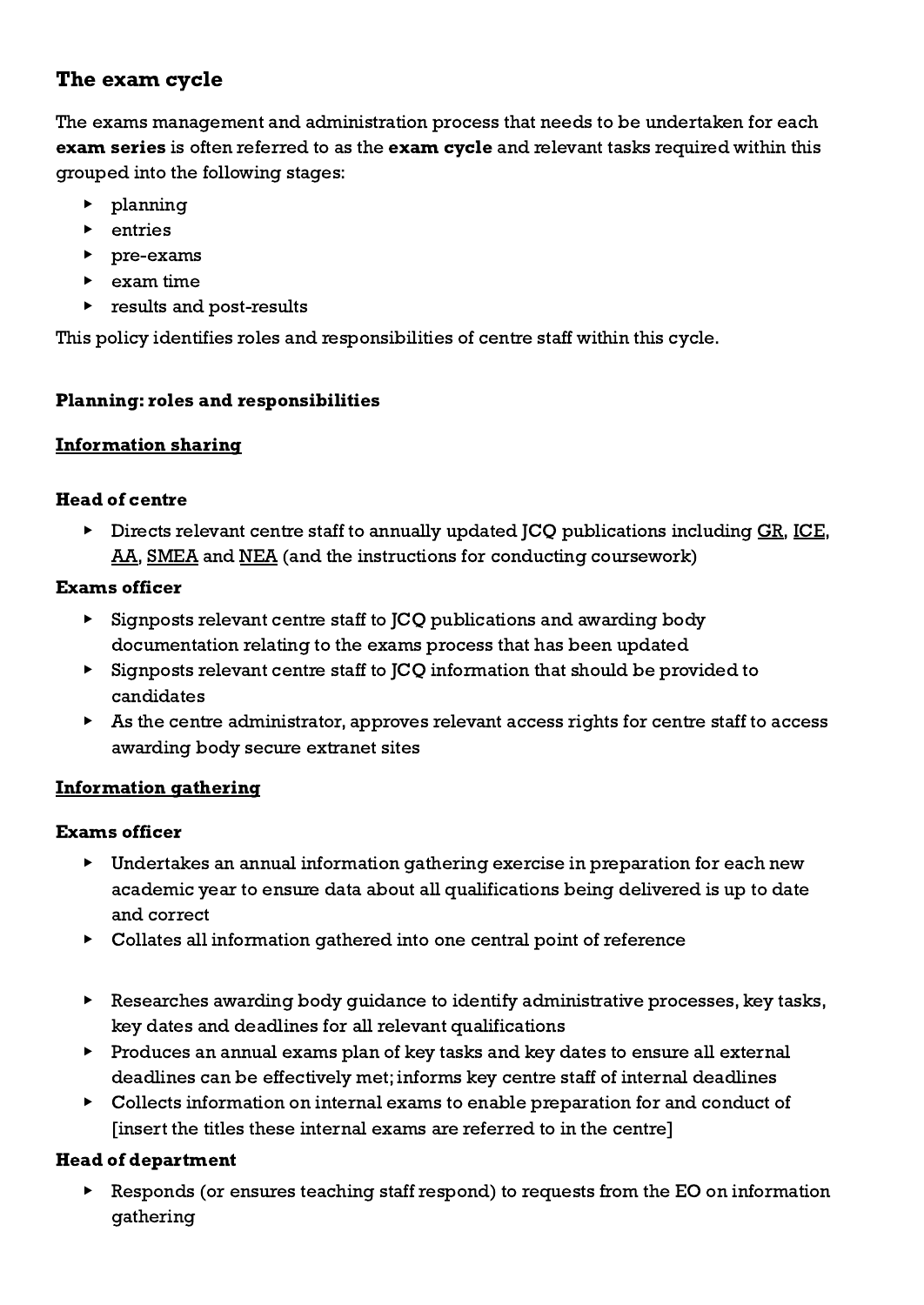- $\blacktriangleright$  Meets the internal deadline for the return of information
- $\triangleright$  Informs the EO of any changes to information in a timely manner minimising the risk of late or other penalty fees being incurred by an awarding body
- ▶ Notes the internal deadlines in the annual exams plan and directs teaching staff to meet these

#### <span id="page-11-0"></span>Access arrangements

## Head of centre

- ▶ Ensures there is appropriate accommodation for candidates requiring access arrangements in the centre for all examinations and assessments
- $\triangleright$  Ensures a written process is in place to not only check the qualification(s) of the appointed assessor(s) but that the correct procedures are followed as per Chapter 7 of the JCQ publication Access Arrangements and Reasonable Adjustments
- ▶ Ensures the SENCo is fully supported in effectively implementing access arrangements and reasonable adjustments once approved

## **SENCo**

- ▶ Assesses candidates (or works with the appropriately qualified assessor as appointed by the head of centre) to identify access arrangements requirements
- ▶ Gathers evidence to support the need for access arrangements for a candidate
- **EXECUTE:** Liaises with teaching staff to gather evidence of **normal way of working** of an affected candidate
- ▶ Determines candidate eligibility for arrangements or adjustments that are centre-delegated
- $\triangleright$  Gathers signed data protection notices from candidates where required
- ▶ Applies for approval through Access arrangements online (AAO) via the Centre Admin Portal (CAP), where required or through the awarding body where qualifications sit outside the scope of AAO
- ▶ Keeps relevant paperwork and evidence on file for JCQ inspection purposes
- ▶ Employs good practice in relation to the Equality Act 2010
- ▶ Liaises with the EO regarding exam time arrangements for access arrangement candidates
- ▶ Ensures staff appointed to facilitate access arrangements for candidates are appropriately trained and understand the rules of the particular arrangement(s) and keeps a record of the content of training provided to facilitators for the required period
- ▶ Provides and annually reviews a centre policy on the use of word processors in exams and assessments

## Word processor policy (exams)

<span id="page-11-1"></span>"It is strongly recommended that a centre has a policy on the use of word processors which it can articulate to parents/carers. Principally, that a word processor cannot simply be granted to a candidate because he/she now wants to type rather than write in examinations or can work faster on a keyboard, or because he/she uses a laptop at home.

The use of a word processor must reflect the candidate's normal way of working within the centre. For example, where the curriculum is delivered electronically and the centre provides word processors to all candidates…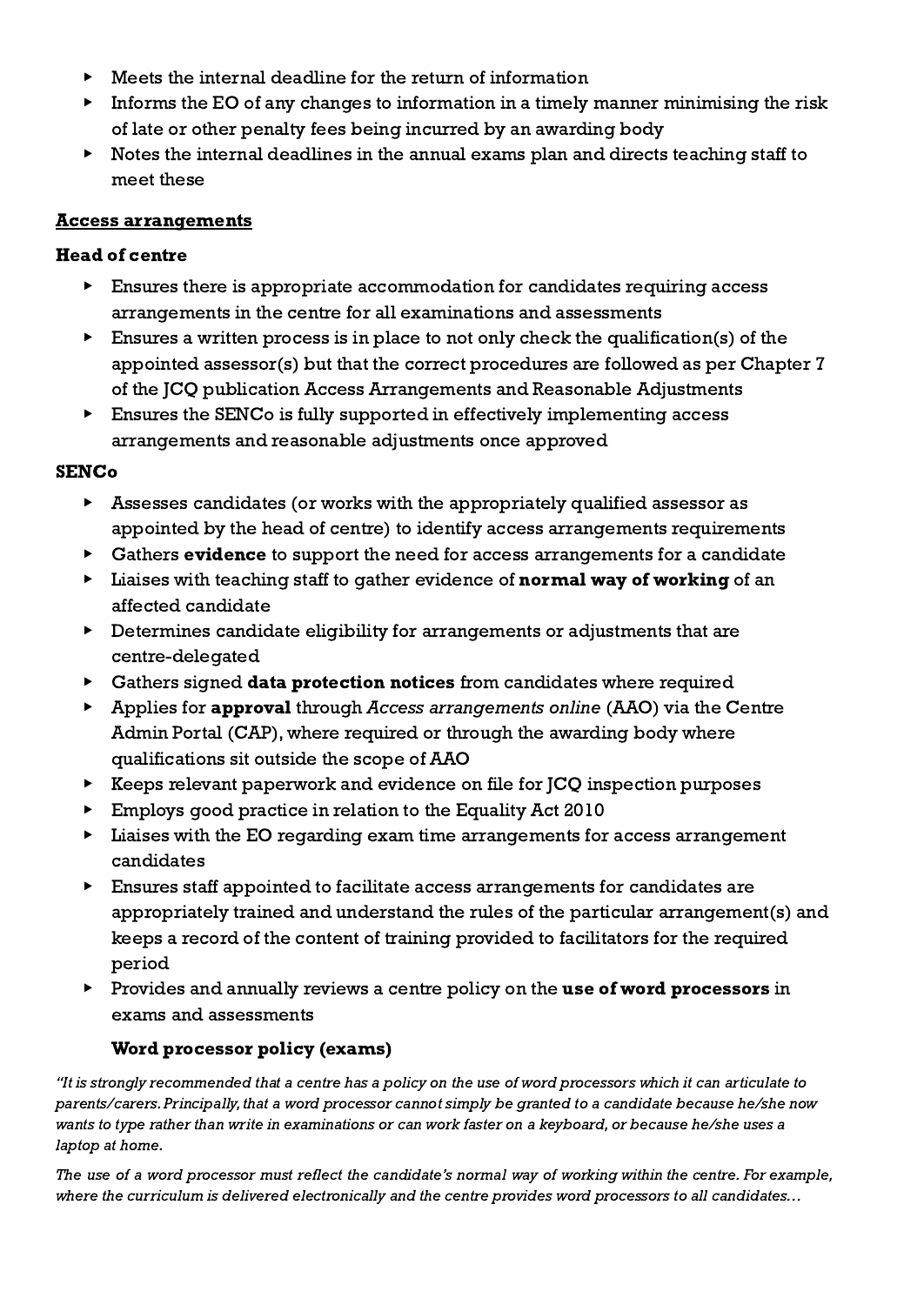…A member of the centre's senior leadership team must produce a statement for inspection purposes which details the criteria the centre uses to award and allocate word processors for examinations."

- Ensures criteria for candidates granted separate invigilation within the centre is clear, meets JCQ regulations and best meets the needs of individual candidates and remaining candidates in main exam rooms
- <span id="page-12-0"></span>▶

#### Separate invigilation within the centre

"…For example, in the case of separate invigilation, the candidate's difficulties are established within the centre (see Chapter 4, paragraph 4.1.4, page 16) and known to a Form Tutor, a Head of Year, the SENCo or a senior member of staff with pastoral responsibilities.

Separate invigilation reflects the candidate's normal way of working in internal school tests and mock examinations as <sup>a</sup> consequence of <sup>a</sup> long term medical condition or long term social, mental or emotional needs."

▶ Policy can be found at <https://www.school21.org.uk/policies>

#### Senior Leaders, Head of department, Teaching staff

- ▶ Support the SENCo in determining and implementing appropriate access arrangements
- $\blacktriangleright$  Provide a statement for inspection purposes which details the criteria the centre uses to award and allocate word processors for examinations

#### <span id="page-12-1"></span>Internal assessment and endorsements

#### Head of centre

- ▶ Provides fully qualified teachers to mark non-examination assessments
- ▶ Ensures an internal appeals procedure relating to internal assessment decisions is in place for a candidate to appeal against and request a review of the centre's marking (see Roles and responsibilities overview)
- **Ensures a non-examination assessment policy is in place for GCE and GCSE** qualifications which include components of non-examination assessment (For CCEA GCSE centres this would be a controlled assessment policy)

#### <span id="page-12-2"></span>Non-examination assessment policy

▶ Ensures any irregularities relating to the production of work by candidates are investigated and dealt with internally if discovered prior to a candidate signing the authentication statement (where required) or reported to the awarding body if a candidate has signed the authentication statement

#### Senior leaders

- $\blacktriangleright$  Ensure teaching staff have the necessary and appropriate knowledge, understanding, skills, and training to set tasks, conduct task taking, and to assess, mark and authenticate candidates' work (including where relevant, private candidates)
- ▶ Ensure appropriate internal moderation, standardisation and verification processes are in place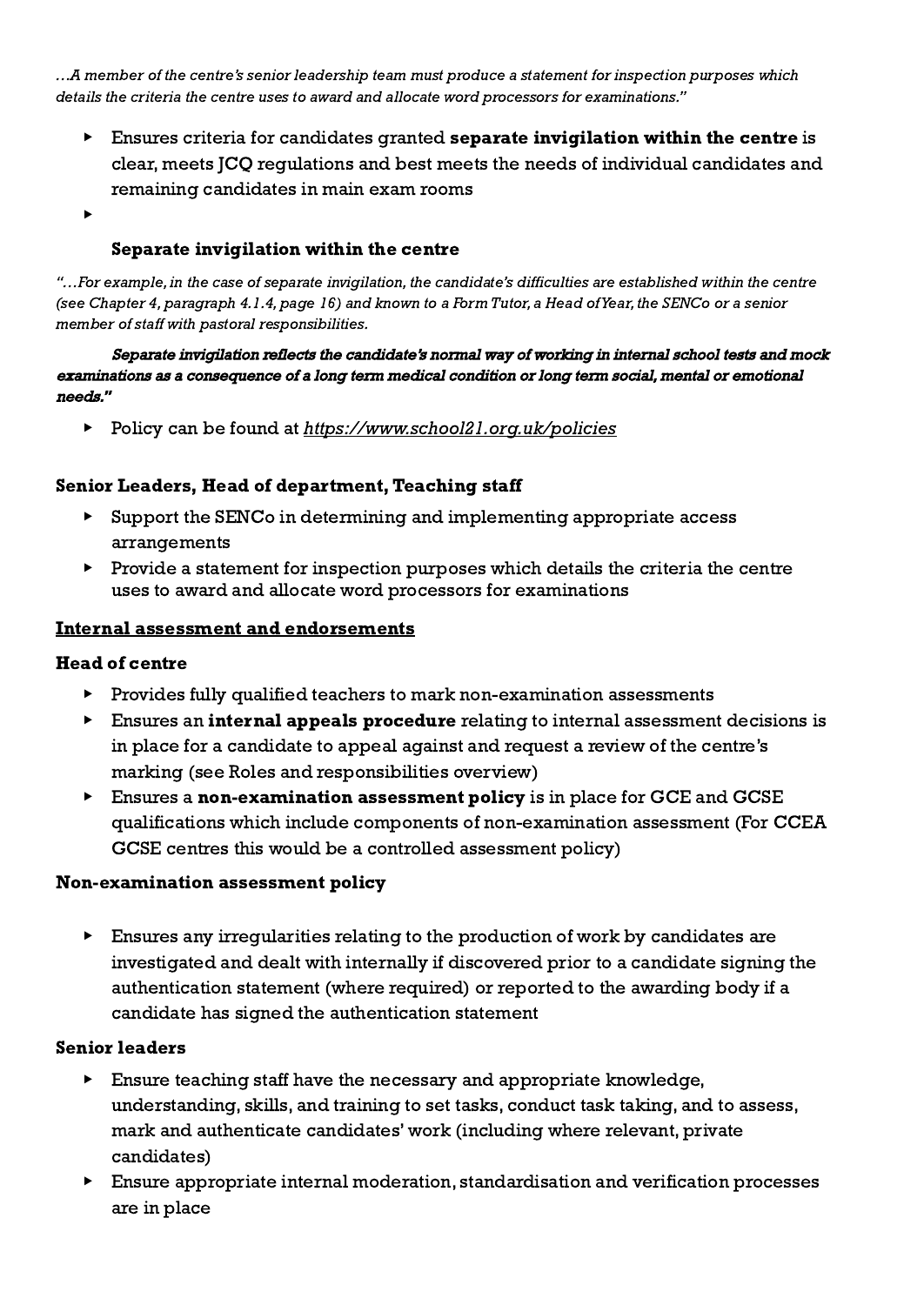#### Teaching staff

- ▶ Ensure appropriate instructions for conducting internal assessment are followed
- ▶ Ensure candidates are aware of JCQ and awarding body information for candidates on producing work that is internally assessed (coursework, non-examination assessments, social media) prior to assessments taking place
- ▶ Ensure candidates are informed of their centre assessed marks as a candidate may request a review of the centre's marking before marks are submitted to the awarding body

#### Exams officer

- ▶ Identifies relevant key dates and administrative processes that need to be followed in relation to internal assessment
- ▶ Signposts teaching staff to relevant JCQ information for candidates documents that are annually updated

## <span id="page-13-0"></span>**Invigilation**

## Head of centre

- $\triangleright$  Ensures relevant support is provided to the EO in recruiting, training and deploying a team of invigilators
- ▶ Ensures, if contracting supply staff to act as invigilators or to facilitate an access arrangement, that such persons are competent and fully trained, understanding what is and what is not permissible
- ▶ Determines if additional invigilators will be deployed in timed Art exams in addition to the subject teacher to ensure the supervision of candidates is maintained at all times

## Exams officer

- ▶ Recruits additional invigilators where required to effectively cover all exam periods/series' throughout the academic year
- ▶ Collects information on new recruits to identify if they have invigilated previously and if any current maladministration/malpractice sanctions are applied to them
- ▶ Provides a training event for new invigilators on the instructions for conducting exams and an annual update event for the existing invigilation team so that they are aware of any changes.
- ▶ Ensures invigilators supervising access arrangement candidates understand their role (and the role of a facilitator who may be supporting a candidate) and the rules and regulations of the access arrangement(s)
- ▶ Ensures invigilators are briefed on the access arrangement candidates in their exam room (and that these candidates are identified on the seating plan) and confirms invigilators understand what is and what is not permissible
- ▶ Collects evaluation of training to inform future events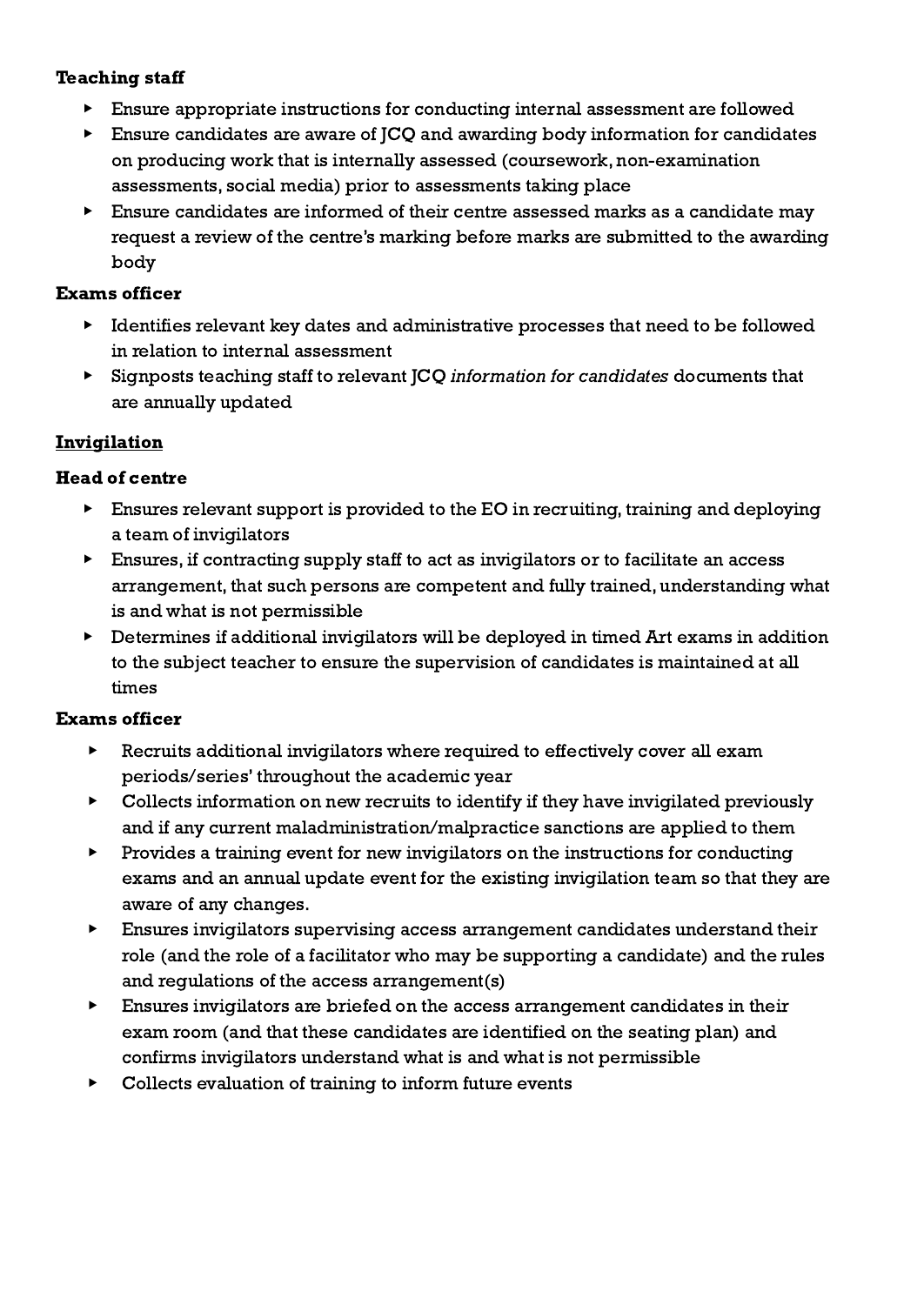## <span id="page-14-0"></span>Entries: roles and responsibilities

#### <span id="page-14-1"></span>Estimated entries

#### Exams officer

▶ Requests estimated or early entry information, where this may be required by awarding bodies, from HoDs in a timely manner to ensure awarding body external deadlines for submission can be met

#### Estimated entries collection and submission procedure

<span id="page-14-2"></span>▶ Makes candidates aware of the JCQ Information for candidates – Privacy Notice at the start of a vocational qualification or when entries are being processed for a general qualification

#### Head of department

- $\triangleright$  Provides information requested by the EO to the internal deadline
- $\triangleright$  Informs the EO immediately of any subsequent changes to information

## <span id="page-14-3"></span>Final entries

#### Exams officer

- ▶ Requests final entry information from HoDs in a timely manner to ensure awarding body external deadlines for submission can be met
- ▶ Informs HoDs of subsequent deadlines for making changes to final entry information without charge
- ▶ Confirms with HoDs final entry information that has been submitted to awarding bodies
- ▶ Ensures as far as possible that entry processes minimise the risk of entries or registrations being missed reducing the potential for late or other penalty fees being charged by awarding bodies

## Final entries collection and submission procedure

## <span id="page-14-4"></span>Head of department

- $\triangleright$  Provides information requested by the EO to the internal deadline
- ▶ Informs the EO immediately, or at the very least prior to the deadlines, of any subsequent changes to final entry information, which includes
	- changes to candidate personal details
	- amendments to existing entries
	- withdrawals of existing entries
- $\triangleright$  Checks final entry submission information provided by the EO and confirms information is correct

#### <span id="page-14-5"></span>Entry fees - Late entries

All exams budget is managed by School business Manager and Entries are made by EO which are then paid by Finance department after necessary approvals and checks.

#### Exams officer

▶ Has clear entry procedures in place to minimise the risk of late entries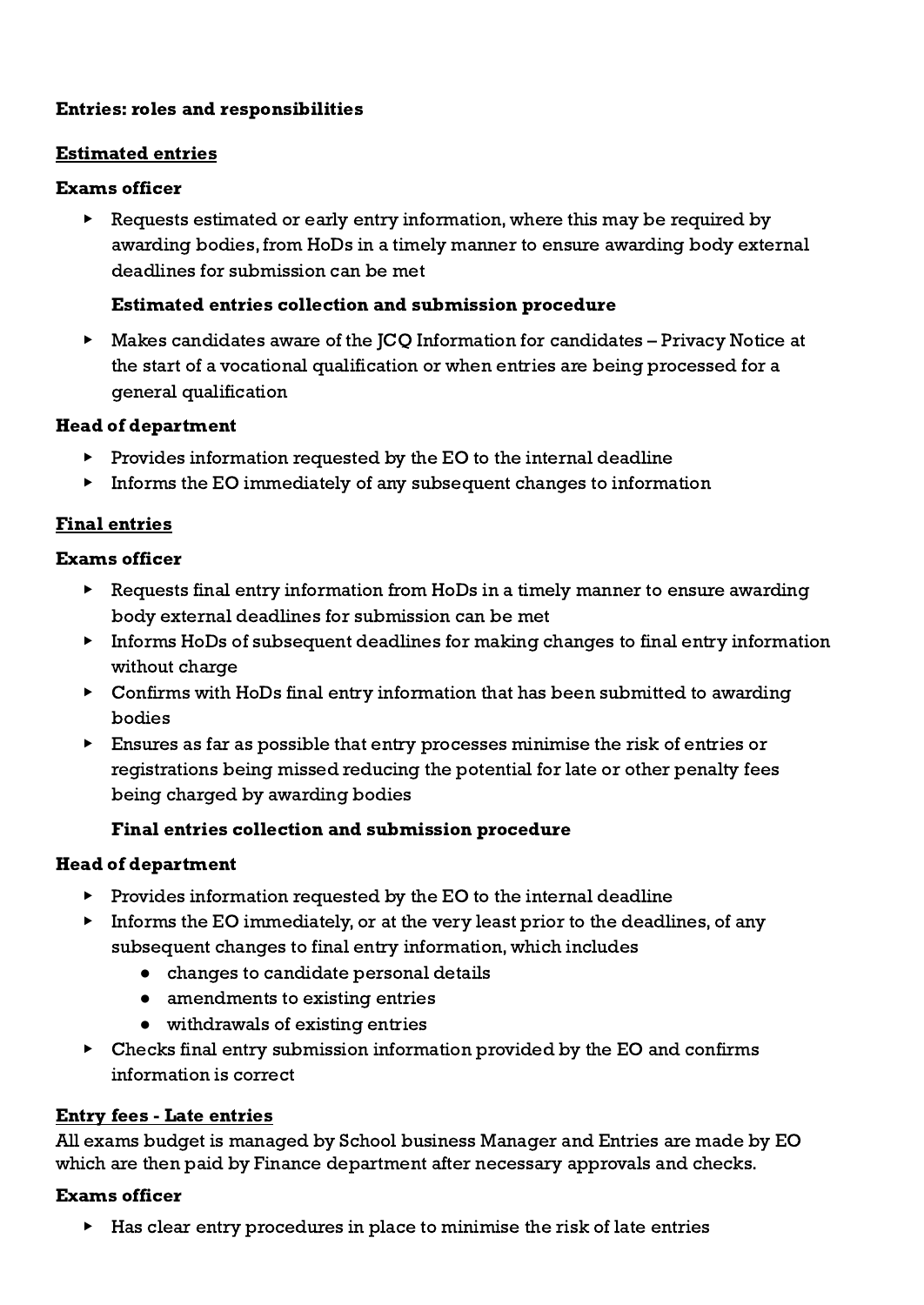▶ Charges any late or other penalty fees to departmental budgets

# Head of department

- $\blacktriangleright$  Minimises the risk of late entries by
	- following procedures identified by the EO in relation to making final entries on time
	- meeting internal deadlines identified by the EO for making final entries

## Candidate statements of entry

#### Exams officer

▶ Provides candidates with statements of entry for checking

## Teaching staff

▶ Ensure candidates check statements of entry and return any relevant confirmation required to the EO

## **Candidates**

 $\triangleright$  Confirm entry information is correct or notify the EO of any discrepancies

## Pre-exams: roles and responsibilities

#### Access arrangements

## **SENC<sub>o</sub>**

- ▶ Ensures appropriate arrangements, adjustments and adaptations are in place to facilitate access to exams/assessments for candidates where they are disabled within the meaning of the Equality Act (unless a temporary emergency arrangement is required at the time of an exam)
- ▶ Ensures a candidate is involved in any decisions about arrangements, adjustments and /or adaptations that may be put in place for him/her
- ▶ Ensures exam information (JCQ information for candidate's information, individual exam timetable etc.) is adapted where this may be required for a disabled candidate to access it
- ▶ Allocates appropriately trained centre staff to facilitate access arrangements for candidates in exams and assessments (ensuring that the facilitator appointed meets JCQ requirements and fully understands the rule of the particular access arrangement)
- ▶ Where relevant, ensures the necessary and appropriate steps are undertaken to gather an appropriate picture of need and demonstrate normal way of working for a private candidate (including distance learners and home educated candidates) and that the candidate is assessed by the centre's appointed assessor

# <span id="page-15-0"></span>Briefing candidates

## Exams officer

 $\blacktriangleright$  Issues individual exam timetable information to candidates and informs candidates of any contingency day awarding bodies may identify in the event of national or local disruption to exams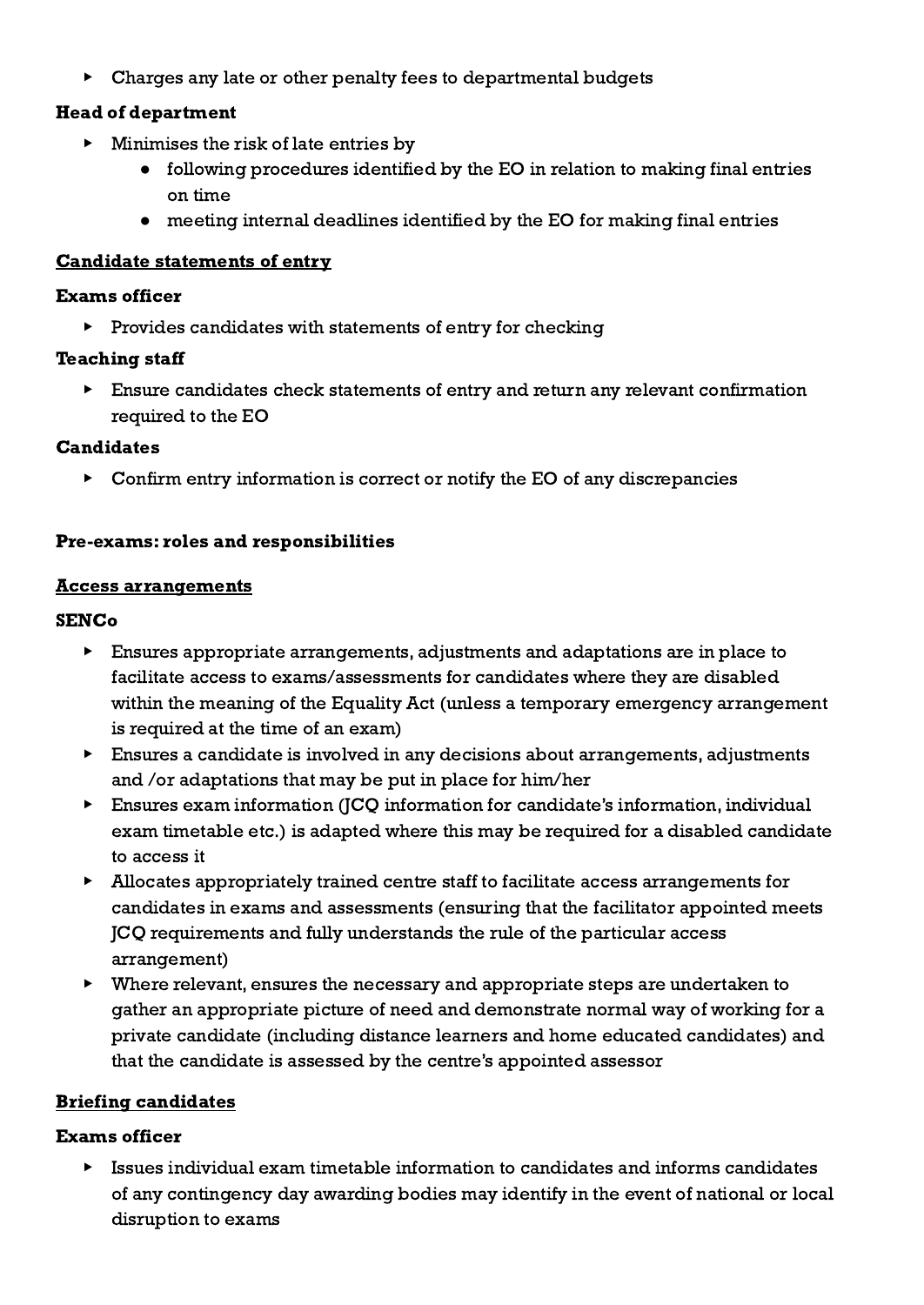- ▶ Prior to exams issues relevant JCQ information for candidate's documents
- Where relevant, issues relevant awarding body information to candidates
- ▶ Issues centre exam information to candidates including information on:
	- exam timetable clashes
	- arriving late for an exam
	- absence or illness during exams
	- what equipment is/is not provided by the centre
	- food and drink in exam rooms
	- wrist watches in exam rooms
	- when and how results will be issued and the staff that will be available
	- the post-results services and how the centre deals with requests from candidates
	- when and how certificates will be issued

#### Access to scripts, reviews of results and appeals procedures

<span id="page-16-0"></span>"The centre will…have in place written procedures for how it will deal with candidates' requests for access to scripts, clerical checks, reviews of marking, reviews of moderation and appeals to the awarding bodies. Details of these procedures must be made widely available and accessible to all candidates. Candidates must be made aware of the arrangements for post-results services before they sit any examinations and the accessibility of senior members of centre staff immediately after the publication of results…"

"The centre will…treat all candidates equally, including private candidates, throughout the examination process. This would also extend to post-results services and appeals."

"Senior members of centre staff must be accessible to candidates immediately after the publication of results so that results may be discussed and decisions made on the submission of enquiries. Candidates must be informed of the periods during which centre staff will be available so that they may plan accordingly."

## <span id="page-16-1"></span>Dispatch of exam scripts

#### Exams officer

▶ Identifies and confirms arrangements for the dispatch of candidate exam scripts with the DfE 'yellow label service' or the awarding body where qualifications sit outside the scope of the service

#### <span id="page-16-2"></span>Estimated grades

#### Head of department

 $\triangleright$  Ensures teaching staff provide estimated grade information to the EO by the internal deadline (where this still may be required by the awarding body)

#### Exams officer

- ▶ Submits estimated grade information to awarding bodies to meet the external deadline (where this may still be required by the awarding body)
- $\triangleright$  Keeps a record to track what has been sent

#### <span id="page-16-3"></span>Internal assessment and endorsements

#### Head of centre

▶ Ensures procedures are in place for candidates to appeal internal assessment decisions and make requests for reviews of marking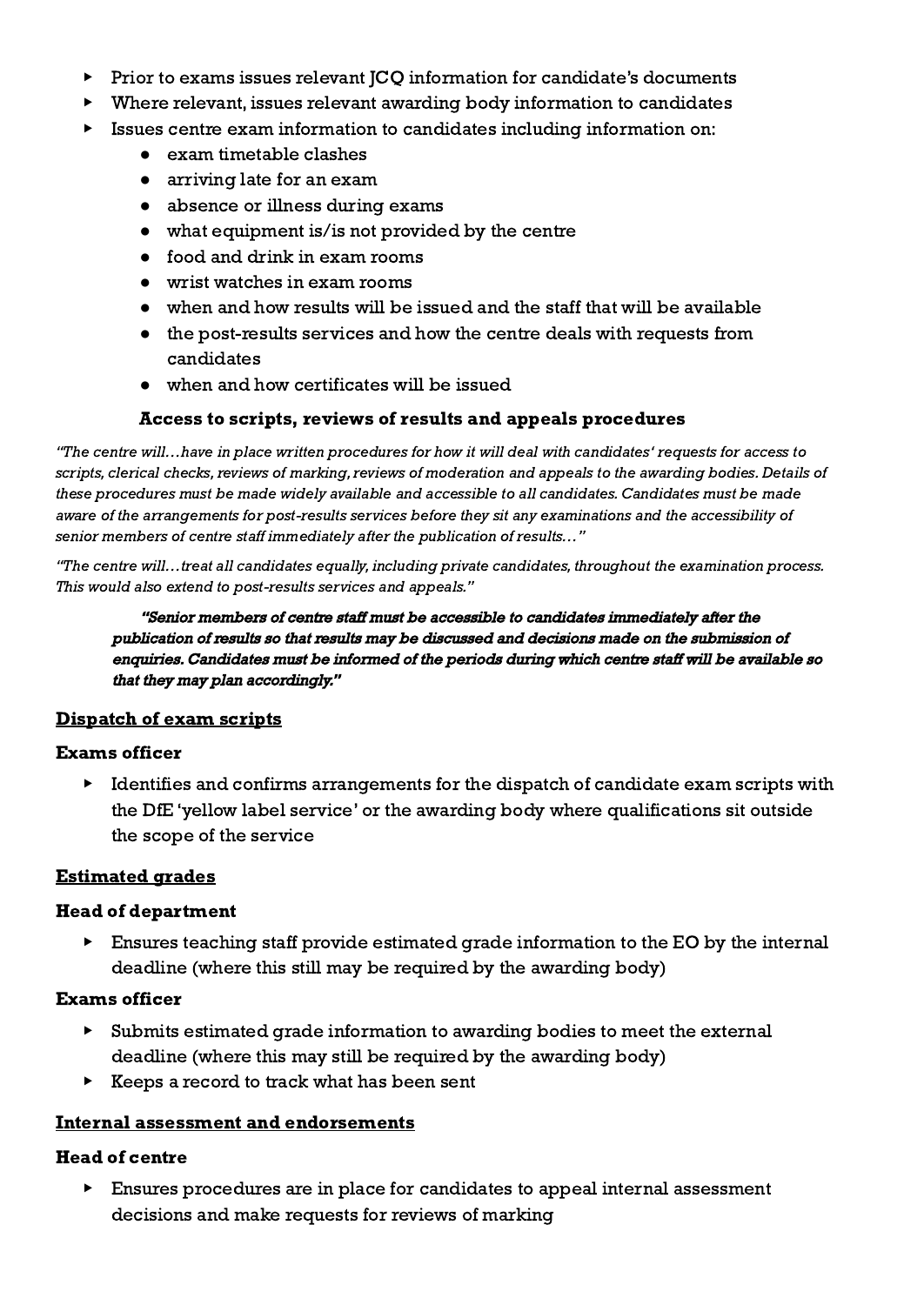## **SENCo**

▶ Liaises with teaching staff to implement appropriate access arrangements for candidates undertaking internal assessments and practical endorsements

## Teaching staff

- ▶ Support the SENCo in implementing appropriate access arrangements for candidates undertaking internal assessments and practical endorsements
- $\triangleright$  Assess and authenticate candidates' work
- ▶ Assess endorsed components
- ▶ Ensure candidates are informed of centre assessed marks prior to marks being submitted to awarding bodies

## Head of department

- ▶ Ensures teaching staff assess and authenticate candidates' work to the awarding body requirements
- ▶ Ensures teaching staff assess endorsed components according to awarding body requirements
- ▶ Ensures teaching staff provide marks for internally assessed components and grades for endorsements of qualifications to the EO to the internal deadline
- ▶ Ensures teaching staff provide required samples of work for moderation and sample recordings for monitoring to the EO to the internal deadline

## Exams officer

- ▶ Submits marks, endorsement grades and samples to awarding bodies/moderators/monitors to meet the external deadline
- $\triangleright$  Keeps a record to track what has been sent
- ▶ Logs moderated samples returned to the centre
- ▶ Ensures teaching staff are aware of the requirements in terms of retention and subsequent disposal of candidates' work

# Candidates

▶ Authenticate their work as required by the awarding body

# <span id="page-17-0"></span>**Invigilation**

## Exams officer

- ▶ Provides an annually reviewed/updated invigilator handbook to invigilators, trains new invigilators on appointment and updates experienced invigilators annually
- ▶ Deploys invigilators effectively to exam rooms throughout an exam series (including the provision of a roving invigilator where a candidate and invigilator [acting as a practical assistant, reader or scribe] are accommodated on a 1:1 basis to enter the room at regular intervals in order to observe the conducting of the exam, ensuring all relevant rules are being adhered to and supporting the practical assistant/reader and/or scribe in maintaining the integrity of the exam)
- ▶ Allocates invigilators to exam rooms (or where supervising candidates due to a timetable clash) according to the required ratios
- ▶ Liaises with the SENCo regarding the facilitation and invigilation of access arrangement candidates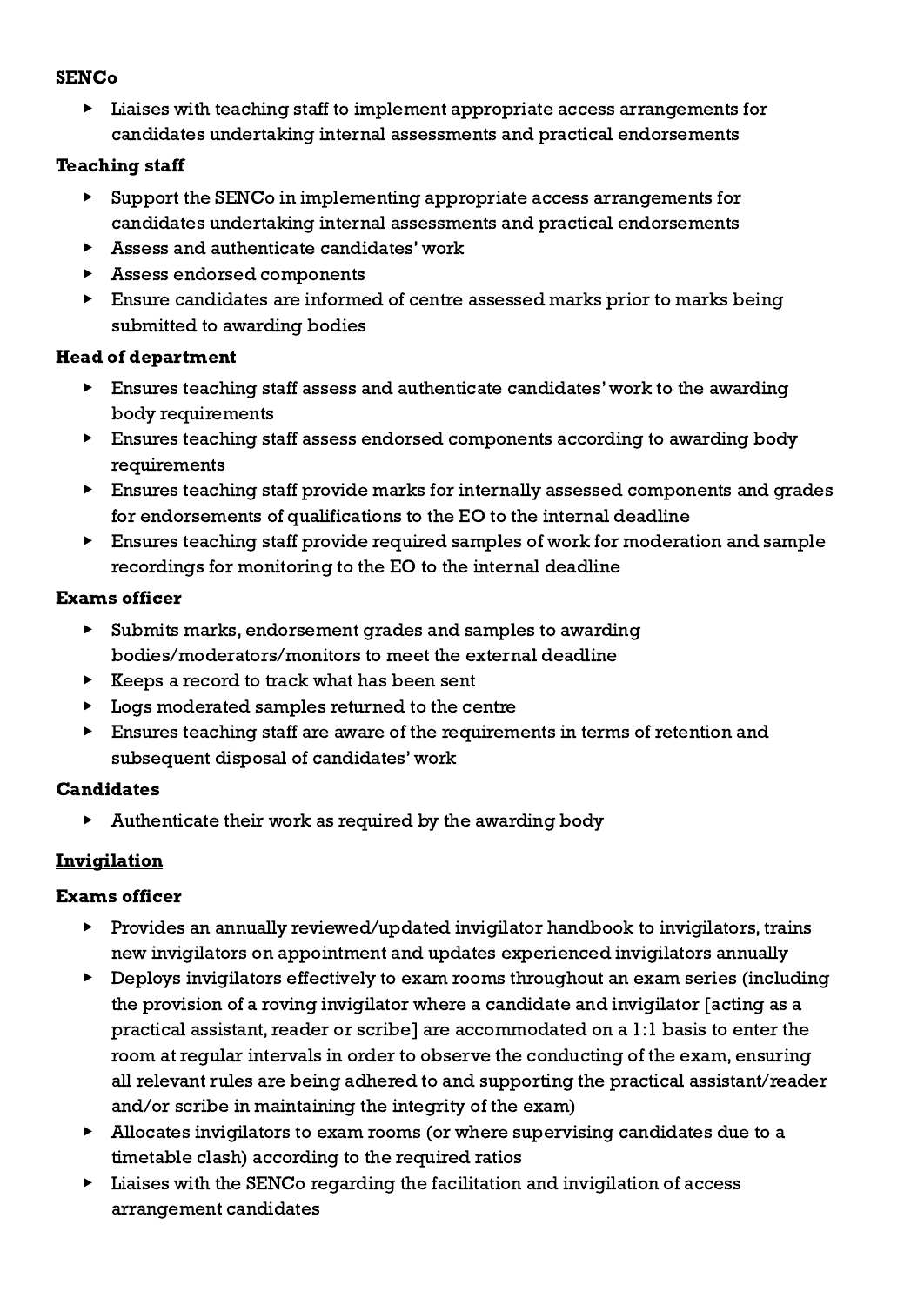#### **SENC<sub>o</sub>**

▶ Liaises with the EO regarding facilitation and invigilation of access arrangement candidates

## Invigilators

Provide information as requested on their availability to invigilate throughout an exam series

# <span id="page-18-0"></span>JCQ inspection visit

## Exams officer or Senior leader

▶ Will accompany the Inspector throughout the visit

"It is the responsibility of the head of centre to ensure that his/her centre….allows all venues used for examinations and assessments, paperwork and secure storage facilities to be open to inspection. (JCQ Centre Inspectors will identify themselves with a photo ID card.) The Inspector must be accompanied throughout his/her tour of the premises, including inspection of the centre's secure storage facility"

## SENCo or relevant Senior leader

▶ Will meet with the inspector when requested to provide documentary evidence regarding access arrangement candidates and address any questions, the inspector may raise

# <span id="page-18-1"></span>Seating and identifying candidates in exam rooms

# Exams officer

▶ Ensures a procedure is in place to verify candidate identity including private candidates

"The centre will... have in place written procedures to verify the identity of all candidates at the time of the examination or assessment…"

Invigilators must establish the identity of all candidates sitting examinations.

…A private/external or a transferred candidate who is not known to the school or college must show photographic documentary evidence to prove that he/she is the same person who entered/registered for the examination/assessment, e.g. passport or photographic driving licence...

…Where it is impossible to identify a candidate due to the wearing of religious clothing, such as a veil, the candidate should be approached by a member of staff of the same gender and taken to a private room where they should be politely asked to remove the religious clothing for identification purposes. Centres must inform candidates in advance of this procedure and well before their first examination.

Once identification has been established, the candidate should replace, for example, their veil and proceed as normal to sit the examination."

# Verifying candidate identity procedure

- <span id="page-18-2"></span>▶ Ensures invigilators are aware of the procedure
- Provides seating plans for exam rooms according to JCQ and awarding body requirements and ensures candidates with access arrangements are identified on the seating plan
- ▶ Member of SLT will assist the EO and invigilators in the Exam Hall with identifying students.
- $\blacktriangleright$  All students will be issued a Desk label with their information and Picture where available.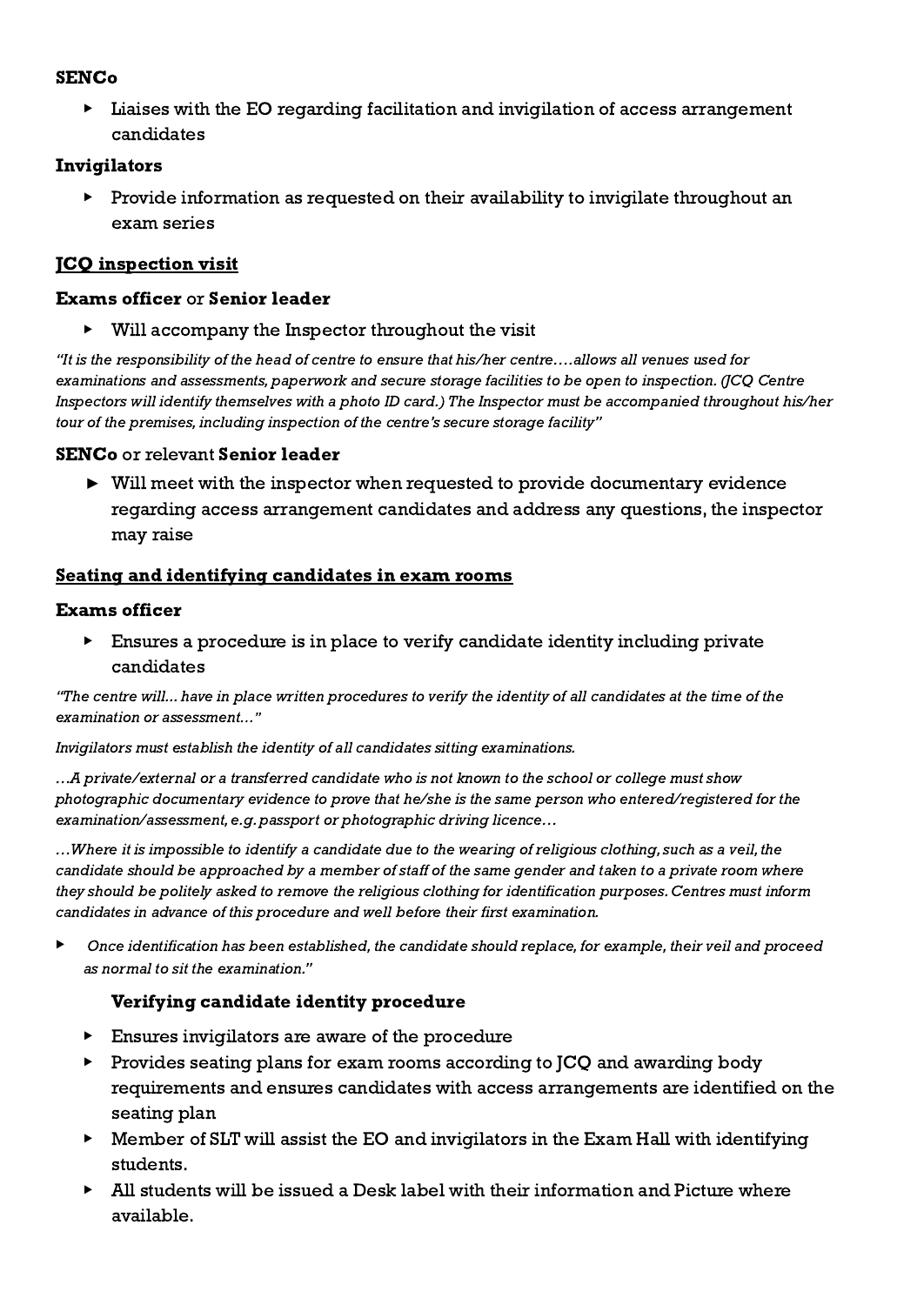## Invigilators

- ▶ Follow the procedure for verifying candidate identity provided by the EO
- $\triangleright$  Seat candidates in exam rooms as instructed by the EO/on the seating plan

## <span id="page-19-0"></span>Security of exam materials

## Exams officer

- ▶ Has a process in place to demonstrate the receipt, secure movement and secure storage of confidential exam materials within the centre
- ▶ Ensures a log is kept at the initial point of delivery recording confidential materials received and signed for by authorised staff within the centre and that appropriate arrangements are in place for confidential materials to be placed in the secure storage facility
- $\blacktriangleright$  Ensures the secure storage facility contains only current and live confidential material (including live confidential exam stationery provided by the awarding body for the use of candidates in their assessment)

# Reception staff

Follow the process to log confidential materials delivered to/received by the centre to the point materials are issued to authorised staff for placing in the secure storage facility

## Teaching staff

▶ Adhere to the process to record the secure movement of confidential materials taken from or returned to secure storage throughout the time the material is confidential

# <span id="page-19-1"></span>Timetabling and rooming

## Exams officer

- ▶ Produces a master centre exam timetable for each exam series
- ▶ Identifies and resolves candidate exam timetable clashes according to the regulations (only applying overnight supervision arrangements in rare and exceptional circumstances and as a last resort)
- ▶ Identifies exam rooms and specialist equipment requirements
- ▶ Allocates invigilators to exam rooms (or where supervising candidates due to an exam timetable clash) according to required ratios
- $\blacktriangleright$  Liaises with site staff to ensure exam rooms are set up according to JCQ and awarding body requirements
- ▶ Liaises with the SENCo regarding rooming of access arrangement candidates

# **SENC<sub>o</sub>**

- ▶ Liaises with the EO regarding rooming of access arrangement candidates
- ▶ Liaises with other relevant centre staff to ensure appropriate arrangements, adjustments and adaptations are in place to facilitate access for disabled candidates to exams

## Site staff

▶ Liaise with the EO to ensure exam rooms are set up according to JCQ and awarding body requirements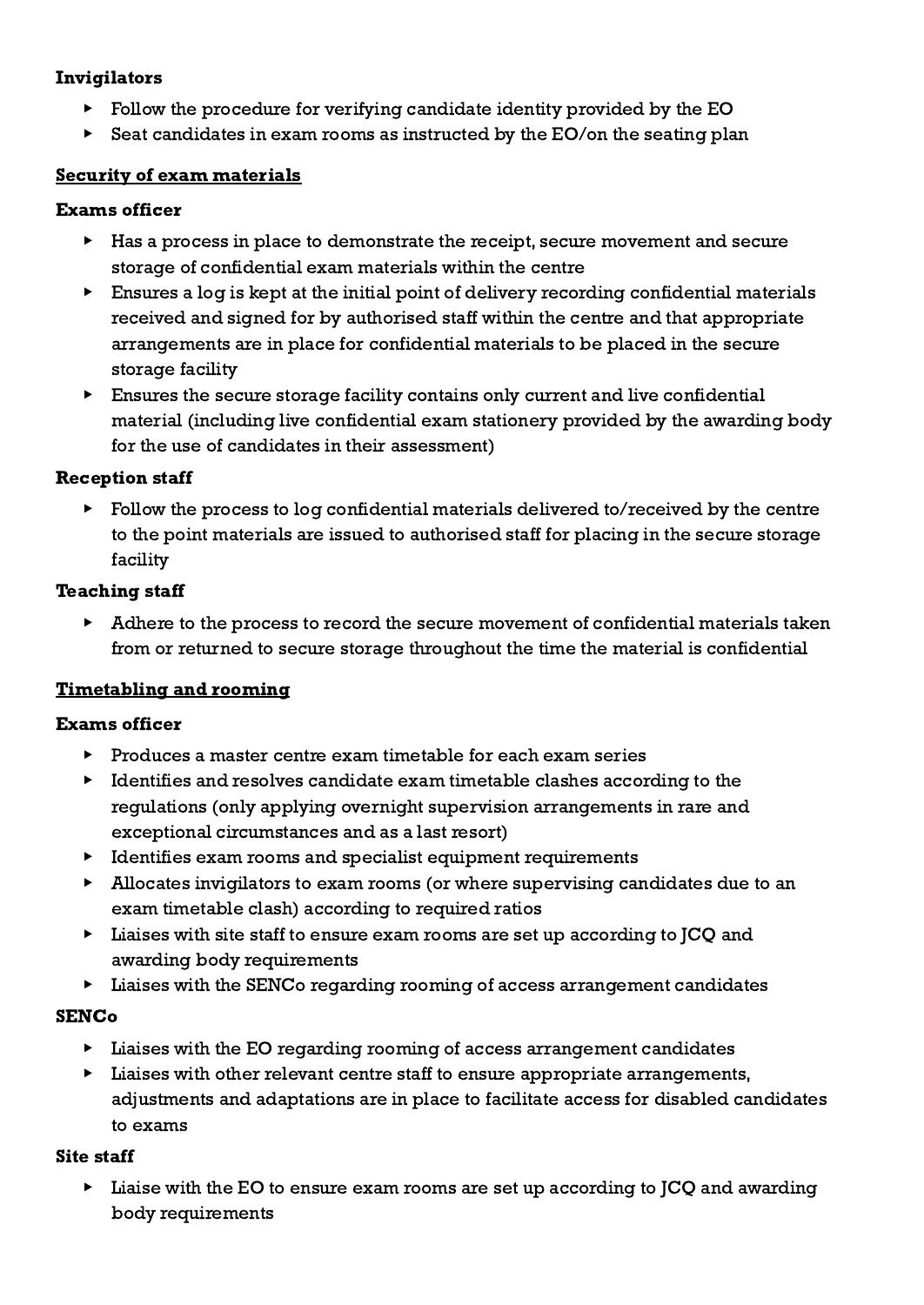#### <span id="page-20-0"></span>Alternative site arrangements

#### Exams officer

- ▶ Ensures question papers will only be taken to an alternative site where the published criteria for an alternative site arrangement has been met
- ▶ Will inform the JCQ Centre Inspection Service by submitting a JCQ Alternative Site arrangement notification through CAP (or through the awarding body where a qualification may sit outside the scope of CAP) of any alternative sites that will be used to conduct timetabled examination components of the qualifications listed in the JCQ regulations

#### <span id="page-20-1"></span>Centre consortium arrangements

#### Exams officer

▶ Processes applications for Centre Consortium arrangements through CAP to the awarding body deadline (or through the awarding body where a qualification may sit outside the scope of CAP)

#### Head of department

▶ Informs the EO of any joint teaching arrangements in place and where the centre is acting as the consortium coordinator

#### <span id="page-20-2"></span>Transferred candidate arrangements

#### Exams officer

- $\blacktriangleright$  Liaises with the host or entering centre, as required
- ▶ Processes requests for Transferred Candidate arrangements through CAP to the awarding body deadline (or through the awarding body where a qualification may sit outside the scope of CAP)
- $\blacktriangleright$  Where relevant (for an internal candidate) informs the candidate of the arrangements that have been made for their transferred candidate arrangements

## <span id="page-20-3"></span>Internal exams

## Exams officer

- $\triangleright$  Prepares for the conduct of internal exams under external conditions
- ▶ Provides a centre exam timetable of subjects and rooms
- ▶ Provides seating plans for exam rooms
- ▶ Requests internal exam papers from teaching staff
- $\blacktriangleright$  Arranges invigilation

## SENCo

▶ Liaises with teaching staff to make appropriate arrangements for access arrangement candidates

## Teaching staff

- ▶ Provide exam papers and materials to the EO
- ▶ Support the SENCo in making appropriate arrangements for access arrangement candidates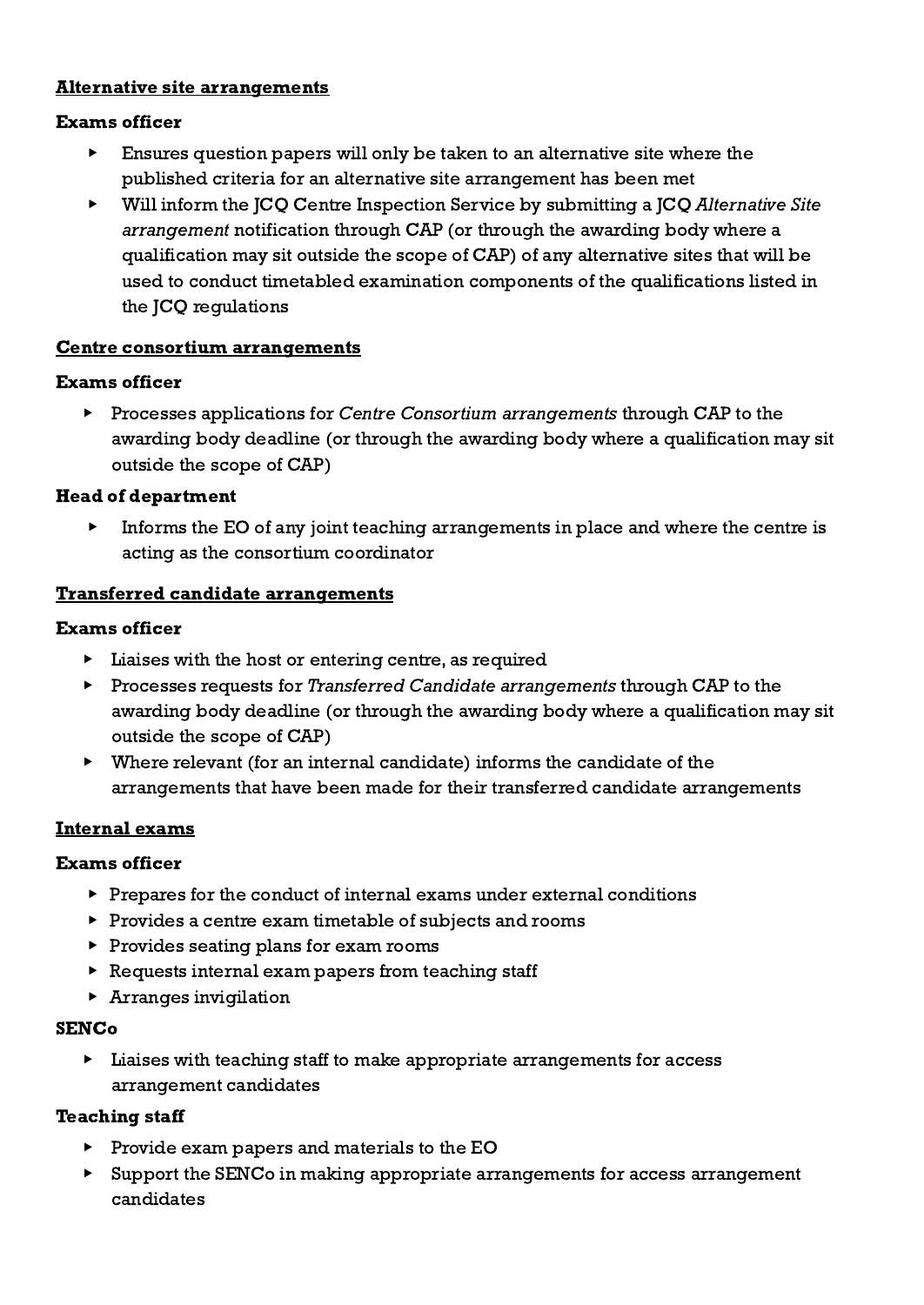## <span id="page-21-0"></span>Exam time: roles and responsibilities

#### <span id="page-21-1"></span>Access arrangements

#### Exams officer

- ▶ Provides cover sheets for access arrangement candidates' scripts where required for particular arrangements
- ▶ Has a process in place to deal with emergency access arrangements as they arise at the time of exams
	- applies for approval through AAO where required or through the awarding body where qualifications sit outside the scope of AAO

#### <span id="page-21-2"></span>Candidate absence

**●** SLT is responsible to contact the parents in case of absence on the exam and make sure all available possibilities of candidates making an exam are met. applies for approval through AAO where required or through the awarding body where qualifications sit outside the scope of AAO

#### Invigilators

- ▶ Are informed of the policy/process for dealing with absent candidates through training
- ▶ Ensure that confirmed absent candidates are clearly marked as such on the attendance register and seating plan

## **Candidates**

▶ Are re-charged relevant entry fees for unauthorised absence from exams

## <span id="page-21-3"></span>Candidate late arrival

#### Exams officer

- ▶ Ensures that candidates who arrive very late for an exam are reported to the awarding body through CAP to timescale
- ▶ Warns candidates that their work may not be accepted by the awarding body

## Invigilators

- $\blacktriangleright$  Are informed of the policy/process for dealing with late/very late arrival candidates through training
- <span id="page-21-4"></span>▶ Ensure that relevant information is recorded on the exam room incident log

## Candidate late arrival policy

"A candidate who arrives after the start of the examination may be allowed to enter the examination room and sit the examination.This is entirely at the discretion of the centre…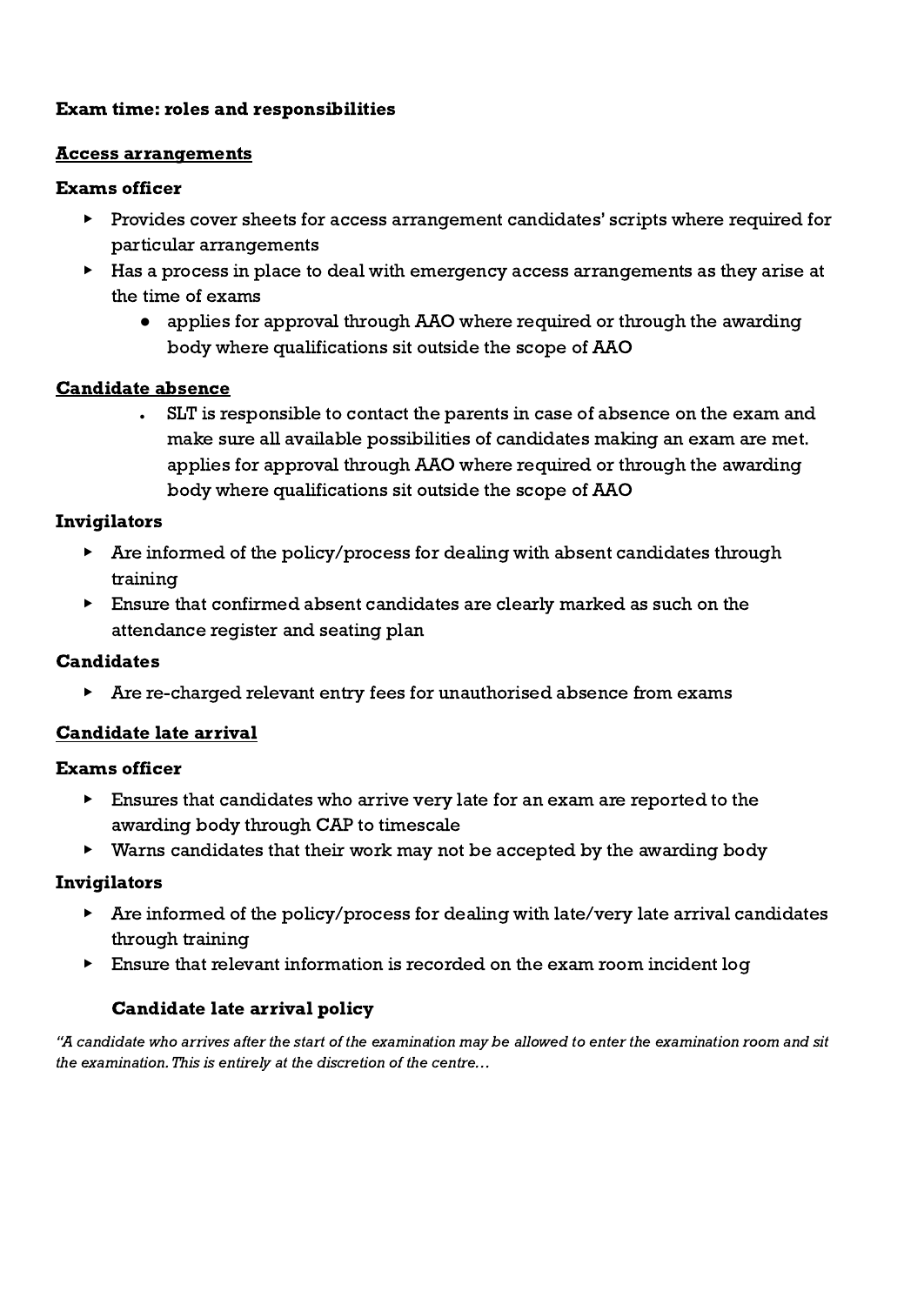A candidate who arrives after the start of the examination should be allowed the full time for the examination, depending on the centre's organisational arrangements and provided that adequate supervision arrangements are in place…"

A candidate will be accepted late on the exam day only with the approval of the Head of Centre.

## <span id="page-22-0"></span>Conducting exams

## Head of centre

▶ Ensures venues used for conducting exams meet the requirements of JCQ and awarding bodies

## Exams officer

- ▶ Ensures exams are conducted according to JCQ and awarding body instructions
- $\triangleright$  Uses an exam day checklist to ensure each exam session is fully prepared for, unplanned events can be dealt with and associated follow-up is completed

# <span id="page-22-1"></span>Dispatch of exam scripts

## Exams officer

- ▶ Dispatches scripts as instructed by JCQ and awarding bodies
- $\triangleright$  Keeps appropriate records to track dispatch

## <span id="page-22-2"></span>Exam papers and materials

## Exams officer

- ▶ Organises exam question papers and associated confidential resources in date order in the secure storage facility
- ▶ Attaches erratum notices received to relevant exam question paper packets
- ▶ Collates attendance registers and examiner details in date order
- ▶ Regularly checks mail or email inbox for updates from awarding bodies
- ▶ In order to avoid potential breaches of security, ensures prior to question paper packets being opened that another member of staff or an invigilator checks day, date, time, subject, unit/component and tier of entry if appropriate, immediately before a question paper packet is opened
- ▶ Where allowed by the awarding body, only releases exam papers and materials to teaching departments for teaching and learning purposes after the published finishing time of the exam, or until any timetable clash candidates have completed the exam

# <span id="page-22-3"></span>Exam rooms

# Head of centre

- ▶ Ensures that on the day of the exam, relevant internal tests, mock exams, revision or coaching sessions for the exam candidates will not be held in the designated exam room(s)
- ▶ Ensures only authorised centre staff are present in exam rooms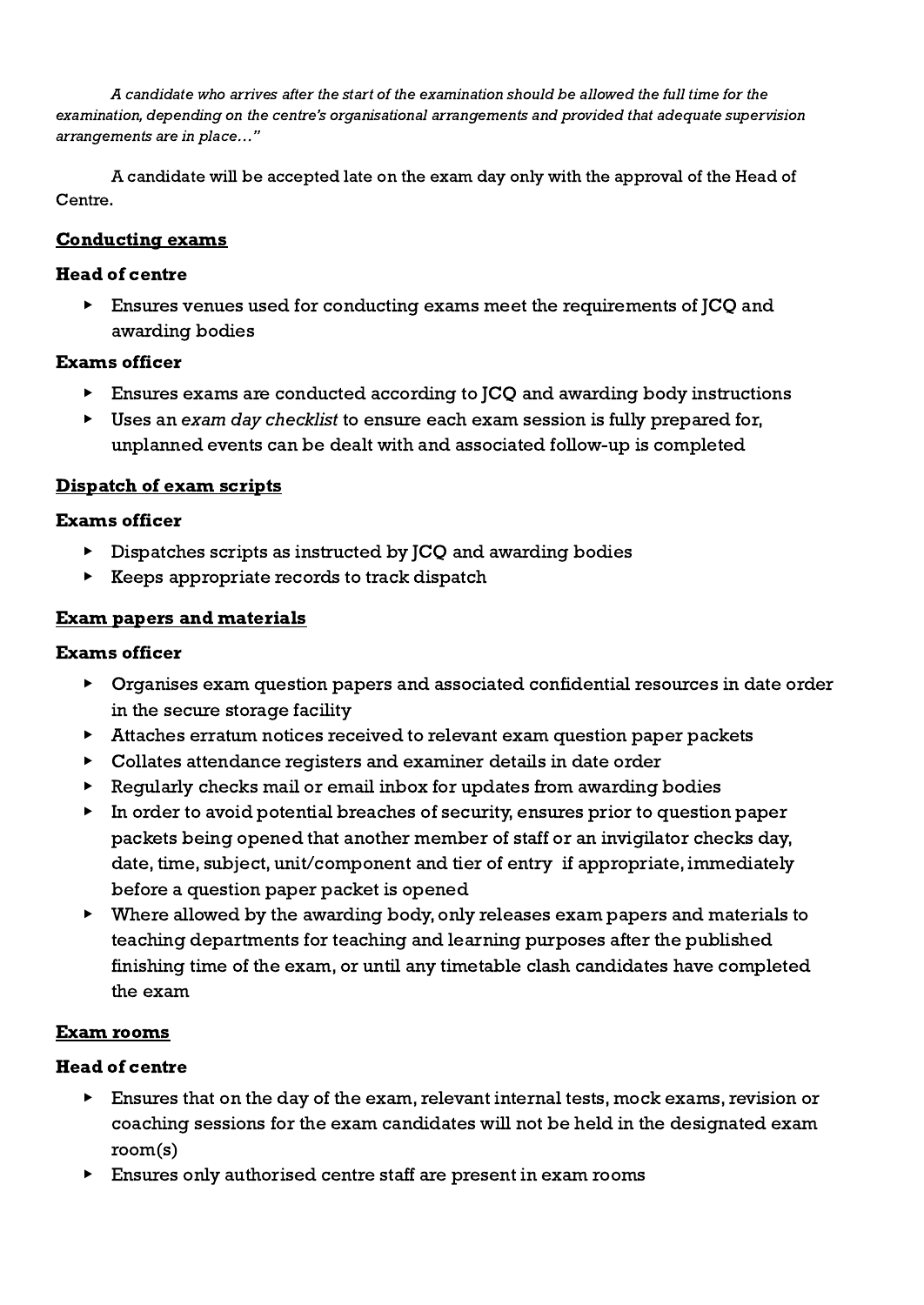▶ Ensures the centre's policy relating to food and drink that may be allowed in exam rooms is clearly communicated to candidates

#### Food and drink in exam rooms

<span id="page-23-0"></span>"Food and drink may be allowed in the examination room at the discretion of the head of centre.However, this is on the condition that any food or drink brought into the examination room whether by the candidate or the centre is free from packaging and all labels are removed from drink containers"

A-Levels exams where the length of the exam is more than 150 min the students are allowed to bring with them food that does not smell nor make any noise

#### Exams officer

- $\blacktriangleright$  Ensures exam rooms are set up and conducted as required in the requiations
- ▶ Provides invigilators with appropriate resources to effectively conduct exams
- ▶ Briefs invigilators on exams to be conducted on a session by session basis (including the arrangements in place for any transferred candidates and access arrangement candidates )
- ▶ Ensures sole invigilators have an appropriate means of summoning assistance
- ▶ Ensures invigilators understand how to deal with candidates who may need to leave the exam room temporarily
- ▶ Provides authorised exam materials which candidates are not expected to provide themselves
- ▶ Ensures invigilators and candidates are aware of the emergency evacuation procedure
- ▶ Ensures invigilators are aware of arrangements in place for a candidate with a disability who may need assistance if an exam room is evacuated

#### Senior leaders

- ▶ Ensure a documented emergency evacuation procedure for exam rooms is in place
- $\blacktriangleright$  Ensure arrangements are in place for a candidate with a disability who may need assistance if an exam room is evacuated

## Emergency evacuation policy

#### <span id="page-23-1"></span>[https://www.gov.uk/government/publications/bomb-threats-guidance/procedures-for-handling-bom](https://www.gov.uk/government/publications/bomb-threats-guidance/procedures-for-handling-bomb-threats) [b-threats](https://www.gov.uk/government/publications/bomb-threats-guidance/procedures-for-handling-bomb-threats)

Policy can be found at <https://www.school21.org.uk/policies>

#### Site staff

- ▶ Ensure exam rooms are available and set up as requested by the EO
- ▶ Ensure grounds or centre maintenance work does not disturb exam candidates in exam rooms
- ▶ Ensure fire alarm testing does not take place during exam sessions

## Invigilators

▶ Conduct exams in every exam room as instructed in training/update events and briefing sessions

## **Candidates**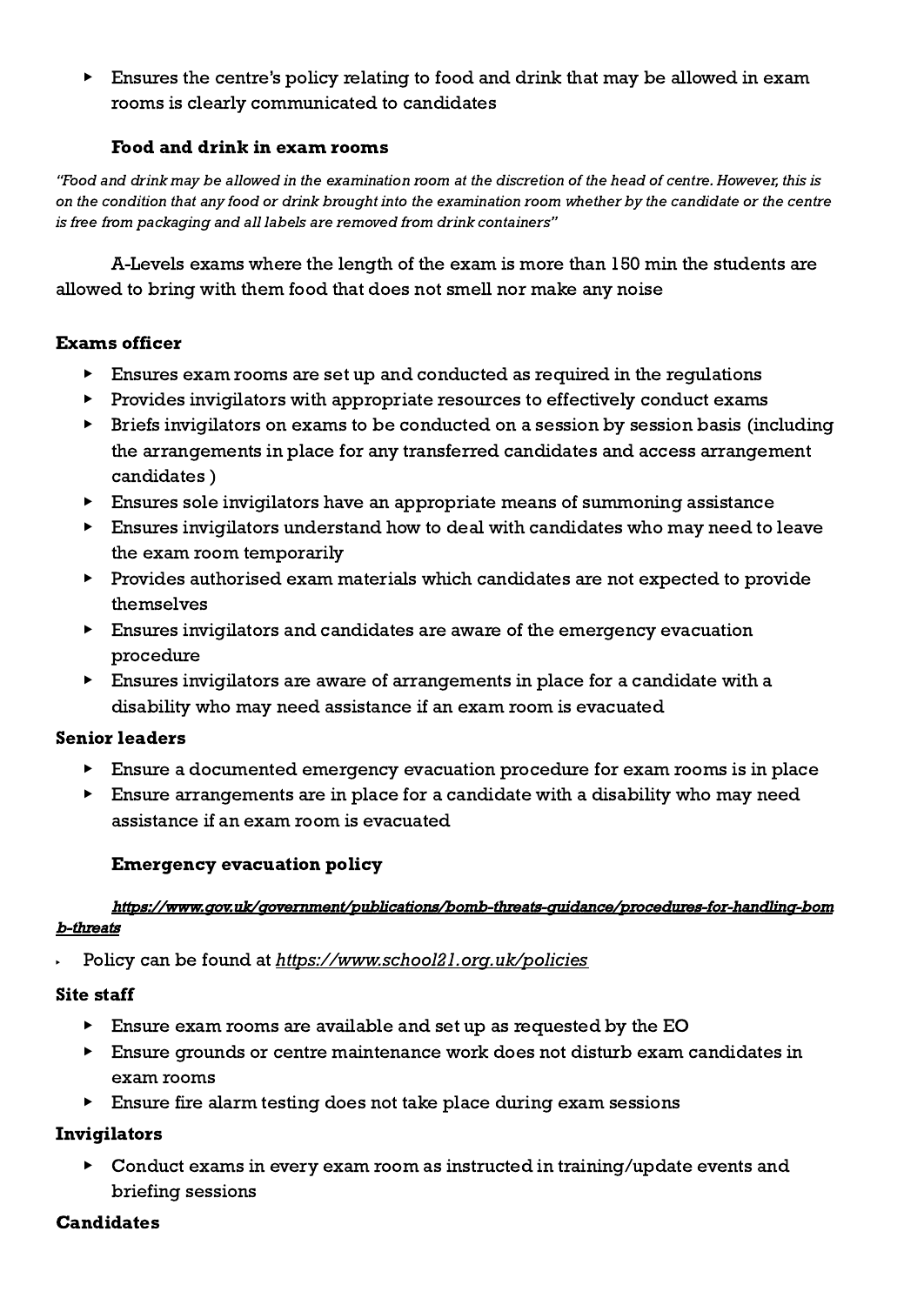▶ Are required to remain in the exam room for the full duration of the exam

# <span id="page-24-0"></span>Irregularities

## Head of centre

- ▶ Ensures any cases of alleged, suspected or actual incidents of malpractice or maladministration before, during or after examinations/assessments (by centre staff, candidates, invigilators) are investigated and reported to the awarding body immediately, by completing the appropriate documentation
- ▶ "The head of centre has the authority to remove a candidate from the examination room, but should only do so if the candidate would disrupt others by remaining in the room."
- ▶ This will be documented on incident report forms and made available to SLT and JCQ Inspector

## Senior leaders

- $\triangleright$  Ensure support is provided for the EO and invigilators when dealing with disruptive candidates in exam rooms
- ▶ Ensure that internal disciplinary procedures relating to candidate behaviour are instigated, when appropriate

## Exams officer

- ▶ Provides an exam room incident log in all exam rooms for recording any incidents or irregularities
- ▶ Actions any required follow-up and reports to awarding bodies as soon as practically possible after the exam has taken place

## Invigilators

▶ Record any incidents or irregularities on the exam room incident log (for example, late/very late arrival, candidate or centre staff suspected malpractice, candidate illness, disruption or disturbance in the exam room, emergency evacuation)

# **Malpractice**

All Malpractices according to ICE will be reported to JCQ with immediate effect.

## <span id="page-24-1"></span>Special consideration

## Exams officer

- ▶ Processes appropriate requests for special consideration to awarding bodies
- ▶ Gathers evidence which may need to be provided by other staff in centre or candidates
- ▶ Submits requests to awarding bodies to the external deadline
- Policy can be found at <https://www.school21.org.uk/policies>

# Candidates

▶ Provide appropriate evidence to support special consideration requests, where require

# Invigilators

Are informed of the arrangements through training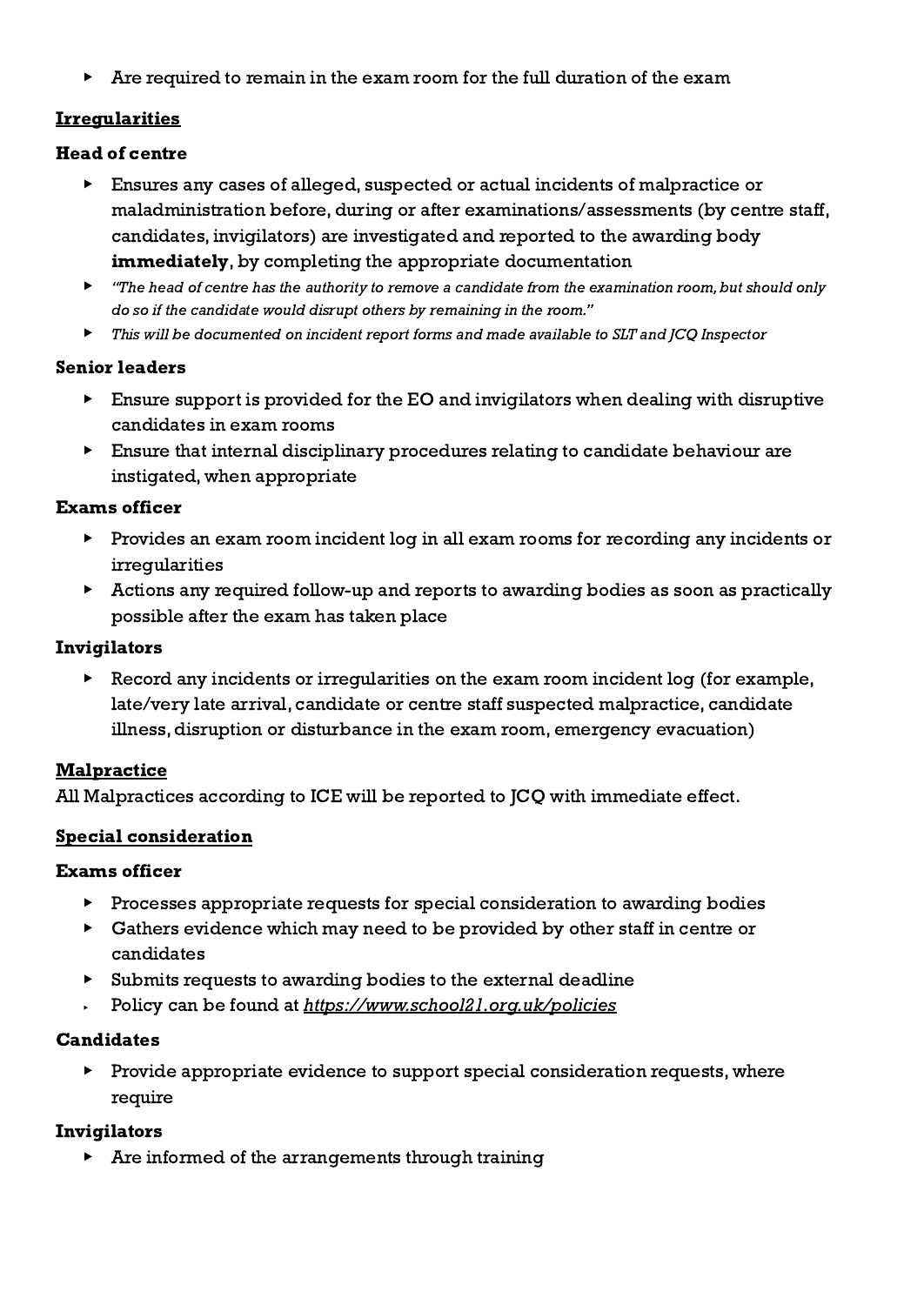## <span id="page-25-0"></span>Internal exams

#### Exams officer

- ▶ Briefs invigilators on conducting internal exams
- Returns candidate scripts to teaching staff for marking

#### Invigilators

▶ Conduct internal exams as briefed by the EO

#### <span id="page-25-1"></span>Results and post-results: roles and responsibilities

#### <span id="page-25-2"></span>Internal assessment

#### Head of department

- $\blacktriangleright$  Ensures teaching staff keep candidates' work, whether part of the moderation sample or not, secure and for the required period stated by JCQ and awarding bodies
- ▶ Ensures work is returned to candidates or disposed of according to the requirements

#### <span id="page-25-3"></span>Managing results day(s)

#### Senior leaders

- $\triangleright$  Identify centre staff who will be involved in the main summer results day(s) and their role
- ▶ Ensures senior members of staff are accessible to candidates after the publication of results so that results may be discussed and decisions made on the submission of any requests for post-results services and ensures candidates are informed of the periods during which centre staff will be available so that they may plan accordingly

#### Exams officer

Works with senior leaders to ensure procedures for managing the main summer results day(s) (a results day programme) are in place

#### Site staff

▶ Ensure the centre is open and accessible to centre staff and candidates, as required for the collection of results

#### <span id="page-25-4"></span>Accessing results

#### Head of centre

 $\triangleright$  Ensures results are kept entirely confidential and restricted to key members of staff until the official dates and times of release of results to candidates

#### Exams officer

- $\blacktriangleright$  Informs candidates in advance of when and how results will be released to them for each exam series
- ▶ Accesses results from awarding bodies under restricted release of results, where this is provided by the awarding body
- ▶ Resolves any missing or incomplete results with awarding bodies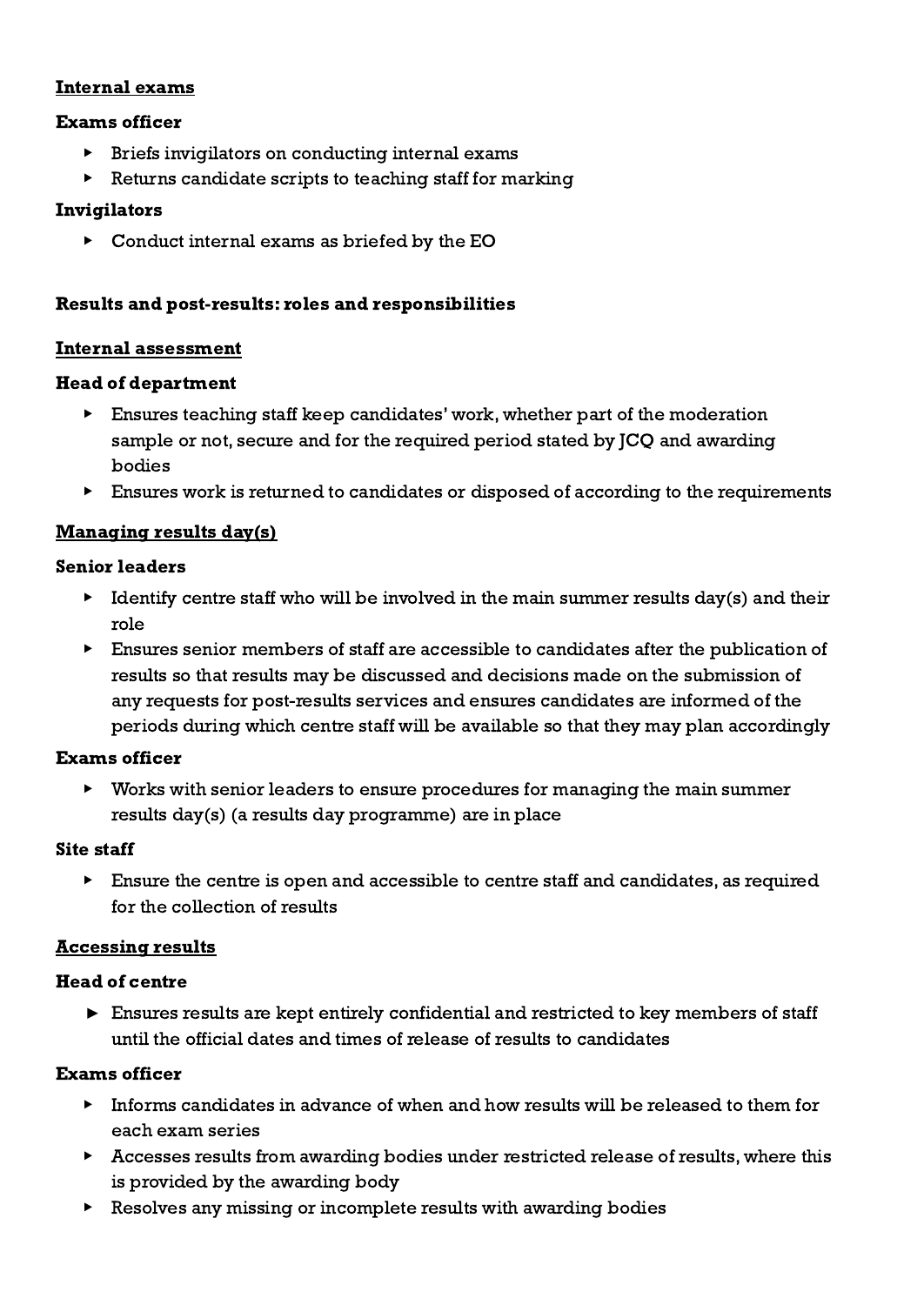- ▶ Issues statements of results to candidates on issue of results date
- ▶ Provides summaries of results for relevant centre staff on issue of results date

#### <span id="page-26-0"></span>Post-results services

#### Head of centre

- **Ensures an internal appeals procedure** is available where candidates disagree with any centre decision not to support a clerical check, a review of marking, a review of moderation or an appeal
- ▶ Understands that in the event of an awarding body initiating an extended review of marking, candidates' marks and subject grades may be lowered, confirmed or raised

## Exams officer

- ▶ Provides information to candidates (including private candidates) and staff on the services provided by awarding bodies and the fees charged (see also above Briefing candidates and Access to scripts, enquiries about results and appeals procedures)
- ▶ Publishes internal deadlines for requesting the services to ensure the external deadlines can be effectively met
- ▶ Provides a process to record requests for services and collect candidate informed consent (after the publication of results) and fees where relevant
- ▶ Submits requests to awarding bodies to meet the external deadline
- ▶ Tracks requests to conclusion and informs candidates and relevant centre staff of outcomes
- $\triangleright$  Updates centre results information, where applicable

## Teaching staff

- ▶ Meet internal deadlines to request the services and gain relevant candidate informed consent
- ▶ Identify the budget to which fees should be charged

## Candidates

- $\blacktriangleright$  Meet internal deadlines to request the services
- ▶ Provide informed consent and fees, where relevant

## <span id="page-26-1"></span>Analysis of results

## [insert title]

- ▶ Provides analysis of results to appropriate centre staff
- ▶ Provides results information to external organisations where required
- ▶ Undertakes the secondary school and college (key stage 4/16-18) performance tables September checking exercise

## <span id="page-26-2"></span>**Certificates**

Certificates are provided to centres by awarding bodies after results have been confirmed.

## Candidates